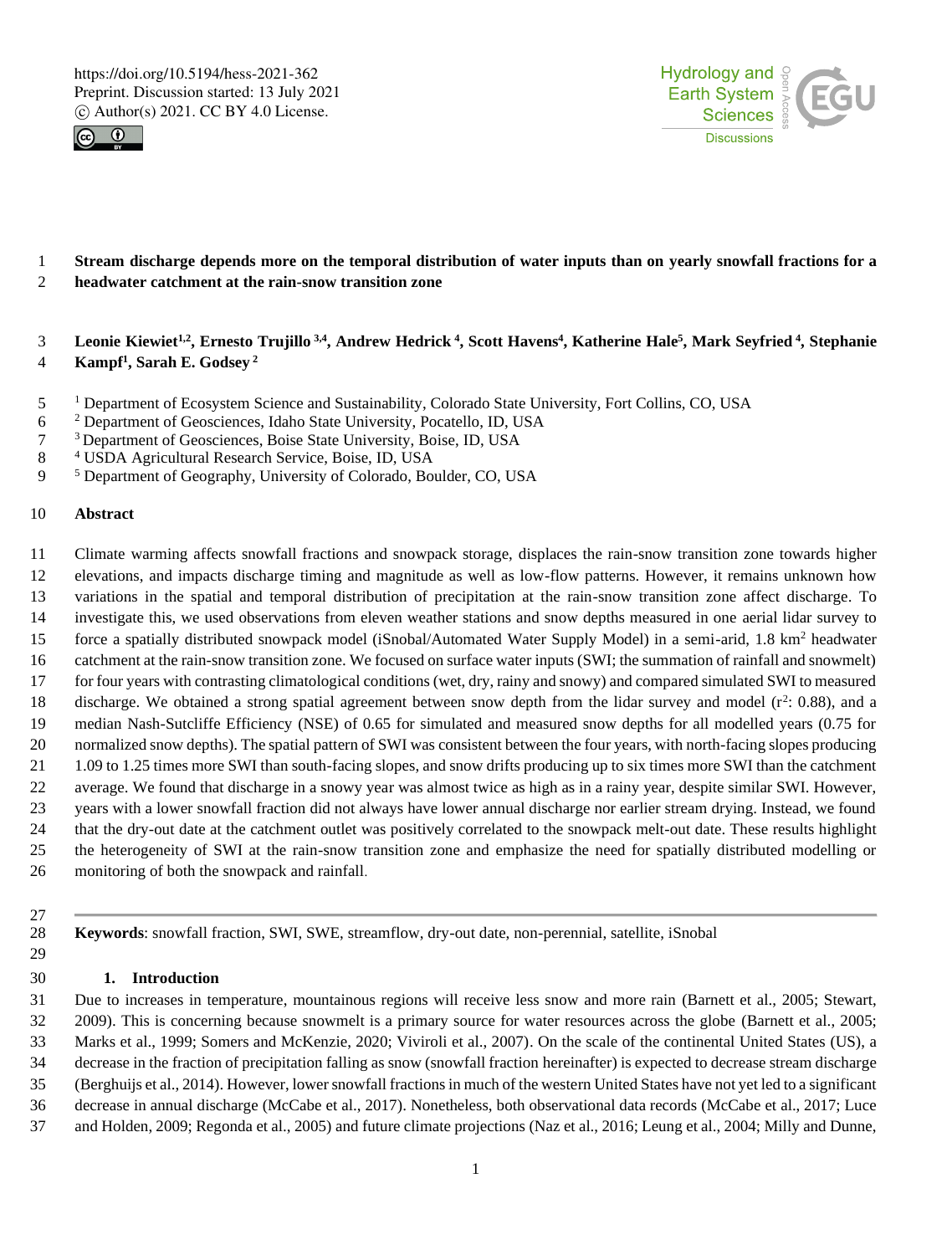



 2020; Christensen et al., 2004) reveal earlier stream discharge peaks in response to earlier snowmelt, and a decline in summer low flows across the semi-arid mountainous US. One emerging question from these findings is how decreases in snowfall affect discharge in areas that already receive a mix of snow and rain.

- The rain-snow transition zone is an elevation band within which the dominant phase of winter precipitation shifts between snow and rain (Nayak et al., 2010), and is often characterized by a transient snowpack in (at least) parts of the defined area. Multiple studies in the European Alps and the north-western United States have shown that snowfall fractions in lower and mid-altitude mountains, where the rain-snow transition zone is located, are particularly vulnerable to increases in temperature associated with climate change (Stewart, 2009). For example, the snowfall fraction in the Swiss Alps is projected to decrease 47 between 50% (at  $\sim$  2000 m) to 90% ( $\sim$  1000 m) towards the end of the century (Beniston et al., 2003). The current extent of the 48 rain-snow transition zone covers about 9200 km<sup>2</sup> in the Pacific Northwest of the United States alone (here defined as Oregon, Washington, Idaho and the western part of Montana; Nolin and Daly, 2006), and is expanding and moving to higher elevations in response to climate change (Bavay et al., 2013; Nayak et al., 2010). This migration of the transition zone can affect precipitation patterns as well as discharge generation and timing across mountain ranges, with notable effects at the elevations surrounding the transition zone.
- Climate change also has the potential to increase annual climate variations (Seager et al., 2012), affecting annual runoff efficiency (Hedrick et al., 2020) and likely also influencing stream discharge timing and magnitude. In mid-elevation rain- snow transition zones the annual snowpack variability is already relatively large. For example, in the Reynolds Creek Experimental Watershed (RCEW, in Idaho, US) the coefficient of variation (CV) of peak snow-water equivalent (SWE) between 1964 and 2006 ranged from 0.28-0.37 for five high-elevation stations (2056-2162 m) and was 0.72 for a mid-elevation weather station at the rain-snow transition zone (1743 m, Nayak et al., 2010). This mid-elevation variability suggests that year- to-year differences in snowfall at the rain-snow transition zone might already be substantial compared to nearby catchments at higher elevations. This allows the investigation of catchment responses to snowfall variations using a relatively short data record. One well-documented discharge response is that years in which catchments receive less snow have earlier snow-driven discharge peaks (McCabe and Clark, 2005; Stewart et al., 2005). Earlier spring snowmelt has been linked to an increased risk of wildfire for catchments across the western US (Westerling et al., 2006), as well as to earlier and lower low-flows (Kormos et al., 2016). In some catchments and years, portions of the stream network might also dry, altering the network's ecological and biogeochemical functioning (Datry et al., 2014). Using observations of hydro-climatically different years (e.g., rainy vs. snowy) could reveal how discharge and stream drying at the rain-snow transition zone has responded to past variations in water inputs, and thereby provide insight in how catchments might respond to future changes in rain/snow apportionments.
- Annual or climate-driven variations in snowfall fractions might affect the spatial distribution of surface water inputs (SWI = rainfall + snowmelt). In years that receive less snow, the spatial pattern of SWI could depend more on the spatial distribution of rain, whereas the SWI pattern might reflect the distribution of the snowpack more strongly in years that receive more snow. In the semi-arid western US, rainfall magnitudes generally increase with elevation (Johnson and Hanson, 1995), whereas the spatial distribution of the snowpack is dependent on elevation, aspect, and wind-driven redistribution of snow, among other factors (Sturm, 2015; Tennant et al., 2017; Winstral and Marks, 2014; Trujillo et al., 2007). These primary controls on snow depth and SWE are relatively consistent from year to year, so the interannual distribution of snow is usually spatially consistent (Parr et al., 2020; Sturm, 2015; Winstral and Marks, 2002). The effects of elevation and aspect on the spatial distribution of snow depth, and thus, SWI, are well-studied in both high and mid-altitude mountains (e.g., Grünewald et al., 2014; López- Moreno and Stähli, 2008; Tennant et al., 2017), and the seasonal spatial distribution of SWI has been quantified at the rain- snow transition zone (Kormos et al., 2014). Snow drifting can also strongly impact the snowpack in the rain-snow transition zone, but thus far, research on snow drifting has been focused mainly on seasonally snow-covered areas (Mott et al., 2018),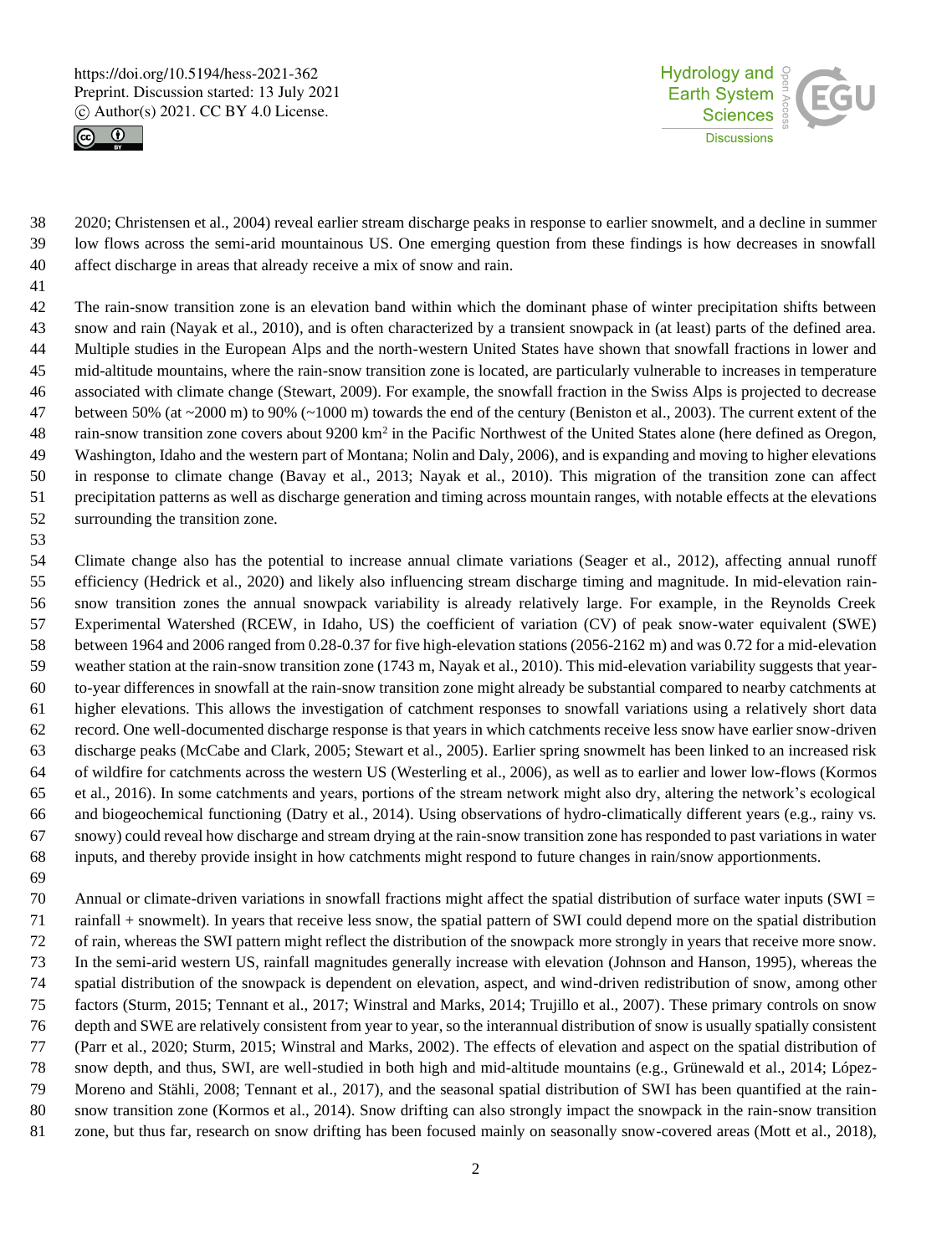



 prairie and arctic environments (e.g., Fang and Pomeroy, 2009; Parr et al., 2020) or has been studied in the context of avalanches (e.g., Schweizer et al., 2003). These studies have shown that snow drifts can strongly influence the spatial water balance, that equator-facing slopes might only receive half as much SWI as areas that host snow drifts (Flerchinger and Cooley, 2000; Marshall et al., 2019), and that water originating from snow drifts can locally control groundwater level fluctuations (Flerchinger et al., 1992), and contribute to streamflow into the summer season (Chauvin et al., 2011; Hartman et al., 1999; Marks et al., 2002).

 In addition to the spatial distribution of water inputs, the snowfall fraction also influences when SWI reaches the ground surface. Snowpacks store water and release snowmelt later, whereas rain on bare ground enters the hydrologic system instantaneously. After rainfall or snowmelt reaches the ground surface, it might become stream discharge, be stored in the soil, recharge deeper groundwater, or be evaporated or transpired. Generally, water inputs from rain or snowmelt during periods with high antecedent wetness and low evapotranspiration rates are more likely to recharge groundwater and generate discharge (Jasechko et al., 2014; Molotch et al., 2009; Hammond et al., 2019). However, rain and snowmelt inputs might result in similar runoff ratios (discharge/SWI) as long as the overall catchment wetness is similar or if the catchment is wet at key locations for water transport (Seyfried et al., 2009). The precipitation phase might also affect other hydrological processes that control water partitioning, for instance by inhibiting soil evaporation in areas that are snow-covered (Wang et al., 2013). Prevailing climatic conditions and subsurface storage capacity might also influence which route precipitation takes after it reaches the ground surface (Hammond et al., 2019), indicating that both the spatial and temporal distribution of SWI could affect if and when water reaches the stream.

 Thus, our overarching goal is to improve our understanding of discharge response to year-to-year variations in precipitation phase and magnitude at the rain-snow transition zone - a region that covers a significant part of the land surface and might extend to higher elevations due to climate change. Specifically, we address the following research questions:

- 1. How does the spatial and temporal distribution of SWI at the rain-snow transition zone vary between particularly wet, dry, rainy or snowy years?
	-

2. How does stream discharge respond to SWI in wet, dry, rainy or snowy years?

# **2. Site description**

112 We focus our efforts in the Johnston Draw study area, a  $1.8 \text{ km}^2$  headwater catchment at the Reynolds Creek Experimental Watershed (RCEW) in Idaho, USA. Elevations range from 1497 to 1869 m a.s.l., and mean annual air temperature and precipitation are 8.1 °C and 609 mm, respectively (2004-2014; Godsey et al., 2018). Previous research in RCEW has shown that mid-elevation catchments (1404 and 1743 m a.s.l.) have seen an increase in minimum daily temperatures  $(+0.57^{\circ}$ C/decade), reduced snowfall (-32 mm/decade), and a decrease in streamflow (-0.75 x 10<sup>6</sup> m<sup>3</sup>/decade) over the 1965- 2006 data record, while there was no change in total precipitation (Nayak et al., 2010; Seyfried et al., 2011). The catchment is underlain by granite bedrock (79%), with some basalt (3%) and tuffs (18%) (Stephenson, 1970), and slightly deeper soils exist 119 on the north-facing slopes, although the difference is not significant  $(1.31\pm0.56 \text{ m/s}, 0.77\pm0.34 \text{ m}$ , respectively, p-value: 0.05; Patton et al., 2019). Annual average soil water storage on the north-facing slopes is larger than on the south-facing slopes, which is largely due to the difference in soil depth and a later start of vegetation growth compared to the south-facing slopes (Godsey et al., 2018; Seyfried et al., in review). Snowberry (*Symphoricarpos*), big and low sagebrush (*Artemisia tridentate* and *Artemisia arbuscula*), aspen (*Populus tremuloides*) groves and wheatgrass (*Elymus trachycaulus*) characterize the north-facing slopes, whereas the south-facing slopes host *Elymus trachycaulus*, *Artemisia arbuscula,* mountain mahogany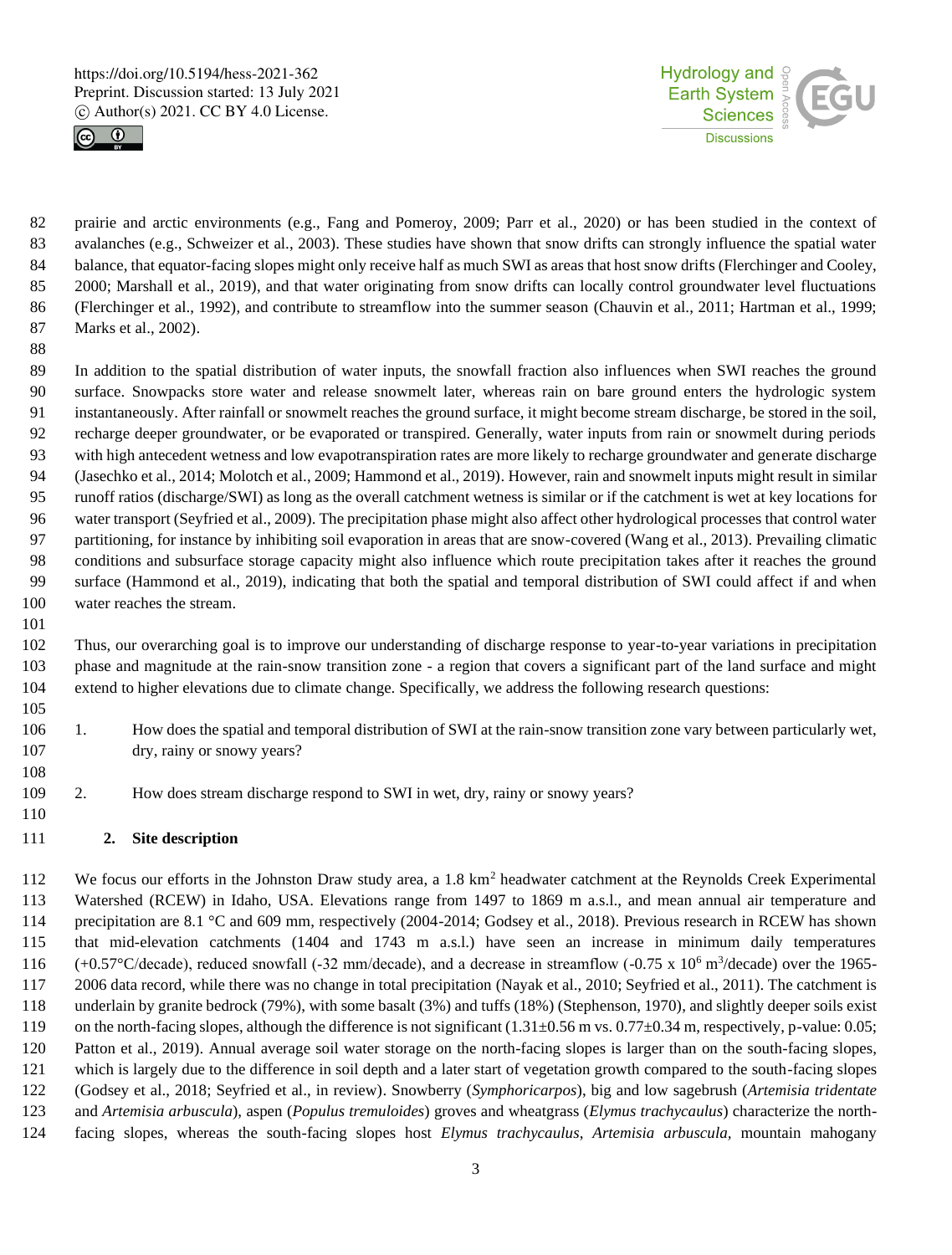



 (*Cercocarpus ledifolius*) and bitterbrush (*Purshia tridentate*) (Godsey et al., 2018). Discharge at the catchment outlet is non-perennial, and the stream at the catchment outlet typically flows from early November until mid-July (MacNeille et al., 2020).

# **3. Methods**

#### **3.1 Hydrometeorological and discharge data**

 We used hourly hydrometeorological data recorded at eleven weather stations throughout the catchment (Fig. 1; Godsey et al., 130 2018). The stations are placed at 50-m elevation intervals on the north and south-facing slopes, and span a ~300 m elevation range (1508-1804 m a.s.l.; see Marks et al., 2013 for a detailed description). Observations started in 2002, although some stations were placed only in 2005 or 2010, and some were decommissioned in 2017 (see Godsey et al., 2018 for exact years). Air temperature, solar radiation, vapor pressure and snow depth were measured at hourly intervals at each of the stations, whereas additional measurements of wind speed, wind direction and precipitation were available at jdt125, jdt124, and jdt124b. The snow depth time series were processed to remove gaps and unreliable measurements during storms and smoothed over an 8-h window in most cases, and a 40-h window under specific circumstances (Godsey et al., 2018). Stream discharge data (Godsey et al., 2018) were obtained with a stage recorder using a drop box weir at the watershed outlet (Pierson et al., 2000). Stage height was converted to discharge using a stage height-discharge relationship (Pierson and Cram, 1998), and discharge was frequently measured by hand to ensure high data quality (Pierson et al., 2000).

#### **3.2 Remotely sensed observations**

 To characterize the spatial distribution of snow depth, a 1-m resolution snow depth product was calculated as the difference between a snow-off LiDAR flight (10-18 November 2007; Shrestha and Glenn, 2016) and a snow-on LiDAR flight (18 March 2009, around the time of peak accumulation), hereafter referred to as lidar snow depth. Typical vertical accuracies for lidar surveys are ~10 cm (Deems et al., 2013). We assumed that uncertainties in both lidar surveys were uncorrelated, resulting in 145 an overall uncertainty of ~14 cm for lidar snow depth (summation in quadrature). All pixels that yielded a negative snow depth were excluded. The lidar snow depths were higher than the weather station snow depths, but this pattern was consistent across 147 the catchment resulting in a strong linear relation between the two individual sets of snow depth measurements  $(R^2: 0.88$ , Supplement S1).

 Because we had only one lidar observation near peak snow accumulation, we also characterized snow presence throughout the season by mapping the snow-covered area (SCA) using satellite-derived surface reflectance at 3-m resolution, which is available starting in 2016 (4-band PlanetScope Scene; Planet Team, 2018). This high-resolution imagery was critical for our analysis because snow drifts in the rain-snow transition are relatively small in extent. Although no high-resolution satellite imagery was available for years that exhibited the key characteristics we sought to study (e.g., rainy, snowy, wet or dry; see section 3.3), we focused on the most recent snow-covered period for which streamflow data and Planet imagery were available (1 November 2018 until 31 May 2019) to assess snow coverage. We manually selected all available images in which the entire watershed was captured and for which snow was visually recognizable, then removed all images for which clouds significantly covered the watershed, resulting in 41 usable images. The information from all four spectral bands was then condensed to one layer using a principal component analysis ('RSToolbox' package in R). We used the Maximum Likelihood Classification tool in ArcGIS (Esri Inc., 2020) to identify the SCA, after manually training the tool by selecting areas with and without snow cover (average of 26895 pixels per class; median: 9019), visually aided by the original satellite imagery. Obtaining training data was most challenging during periods in which almost the entire area was snow-free or snow-covered, for densely vegetated areas, and when part of the catchment was shaded. To overcome the latter, we classified "snow-free", "snow-covered", and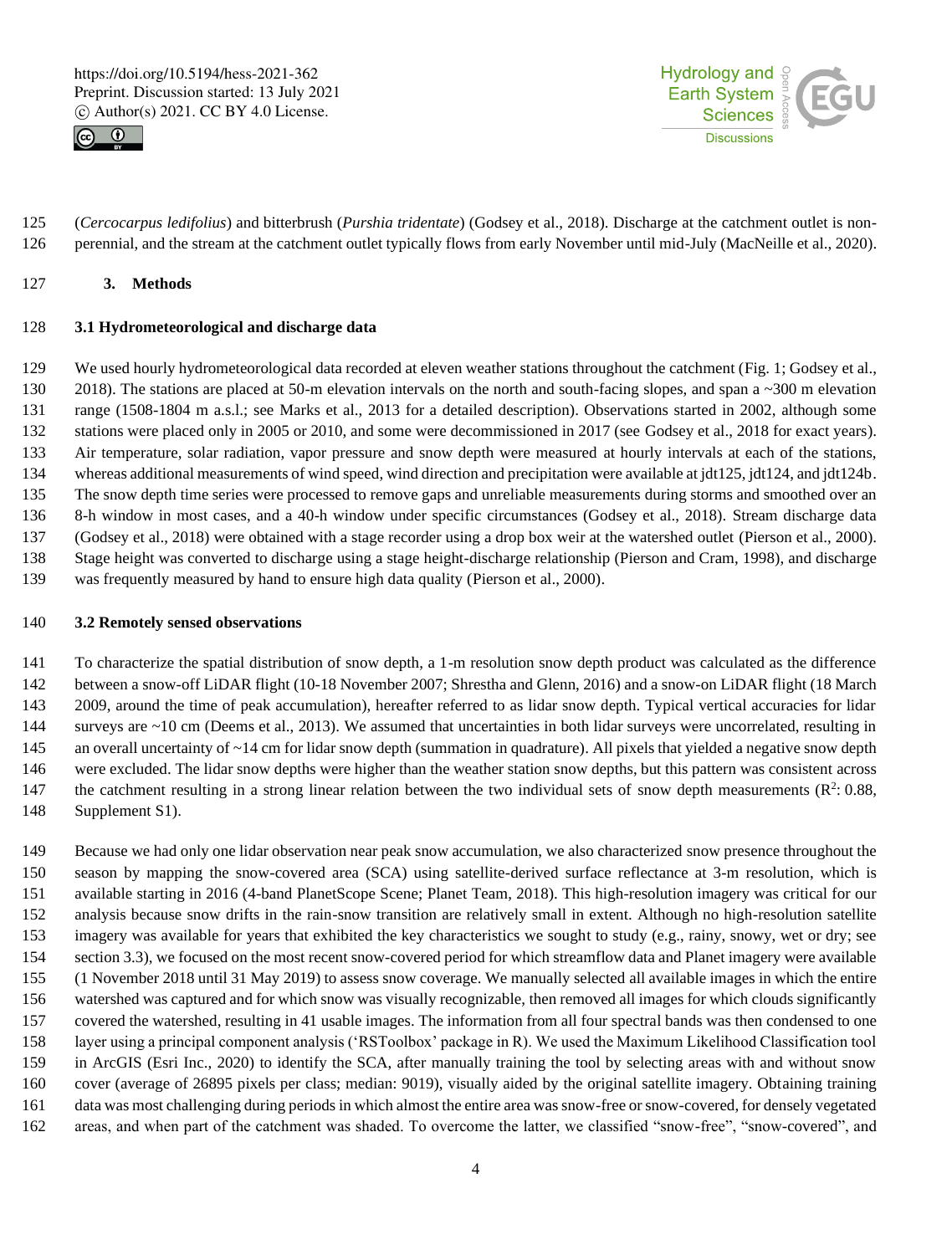



 "shaded snow", in heavily shaded images, and afterwards merged "snow-covered" and "shaded snow". The mean confidence for all classifications is shown in Supplement S2. Our method differs from other satellite-derived snow products that combine both visible and infrared light, but yielded a higher resolution data product (3-m resolution vs. 30-m for Landsat-8 or 500-m for MODIS) that was necessary to capture the snow drifts in the rain-snow transition zone.

 We also used the surface reflectance imagery to determine the melt-out date of the snowpack for all years in which satellite and discharge observations were available (2016-2019). This was done by manually reviewing all available images and visually determining when all snow had melted. Given the high visiting frequency and limited cloudiness in early summer, we estimate an error of ~2 days is appropriate for these melt-out dates.

## **3.3 Spatially distributed snowpack modelling**

 We used the Automated Water Supply Model (AWSM; Havens et al., 2020) to obtain a spatially continuous estimation of the distribution and phase of precipitation, snowpack characteristics and surface water inputs (SWI). The two major components of AWSM are the Spatial Modeling for Resources Framework (SMRF; Havens et al., 2017) and iSnobal (Marks et al., 1999). iSnobal is a physically-based, two-layer snowpack model that accounts for precipitation advection from rain and snow (Marks et al., 1999). We used SMRF to spatially distribute precipitation and all other weather variables (air temperature, solar radiation, vapor pressure, precipitation, wind speed and wind direction) along an elevation gradient using the hourly measurements from the weather stations. We included precipitation measurements from two stations within the basin (jdt125 and jdt124b) and two stations outside of the basin (jd144 and jd153, Fig. 1) to capture the elevation gradient. Precipitation at wind-exposed site jdt124 was excluded because of precipitation undercatch issues. The interpolated vapor pressure and temperature fields were then used within SMRF to calculate the dew point, and further distinguish which fraction of precipitation falls as rain and/or snow. The model was run at a 10-m resolution for five water years, namely, 2005, 2009, 2010, 2011 and 2014. We selected 2009 because the snow depth lidar survey was available in this year, and 2005, 2010, 2011 and 2014 because they provide a representation of rainy, snowy, dry and wet conditions, respectively (Table 1). We focus on the latter four years in the results and discussion of this manuscript but evaluate the model performance for all years.

 In order to represent the spatial variability in snowfall and the effects of wind redistribution of snow, we use the precipitation rescaling approach proposed by Vögeli et al. (2016) that implicitly captures the spatial heterogeneity induced by these processes using distributed snow depth information (e.g., from lidar or structure from motion (SfM)). This methodology can be used to rescale the precipitation falling as snow to reproduce the observed snow distribution patterns while conserving the initial mass estimation. Given the inter- and intra-annual consistency of spatial patterns of snow distribution (Pflug and Lundquist, 2020; Schirmer et al., 2011; Sturm and Wagener, 2010), Trujillo et al. (2019, manuscript in preparation) has been extending the original implementation to utilize historical snow distribution information to other years in the iSnobal model. Following these successful implementations, we use the spatial distribution of snow depth from the 2009 survey around peak snow accumulation to inform the snowfall rescaling to all years in the study period. Although using the 2009 survey to rescale snowfall in other years might have induced some uncertainty, this uncertainty is likely to be small given the intra-annual consistency in snow distribution patterns, which was verified in this catchment by comparing the lidar snow depth and the satellite imagery.

## **3.4 SWI**

 One of the model outputs from iSnobal is 'surface water inputs' (SWI), which represents snowmelt from the bottom of the snowpack, rain on bare ground, or rain percolating through the snowpack. iSnobal is limited to surface processes only, which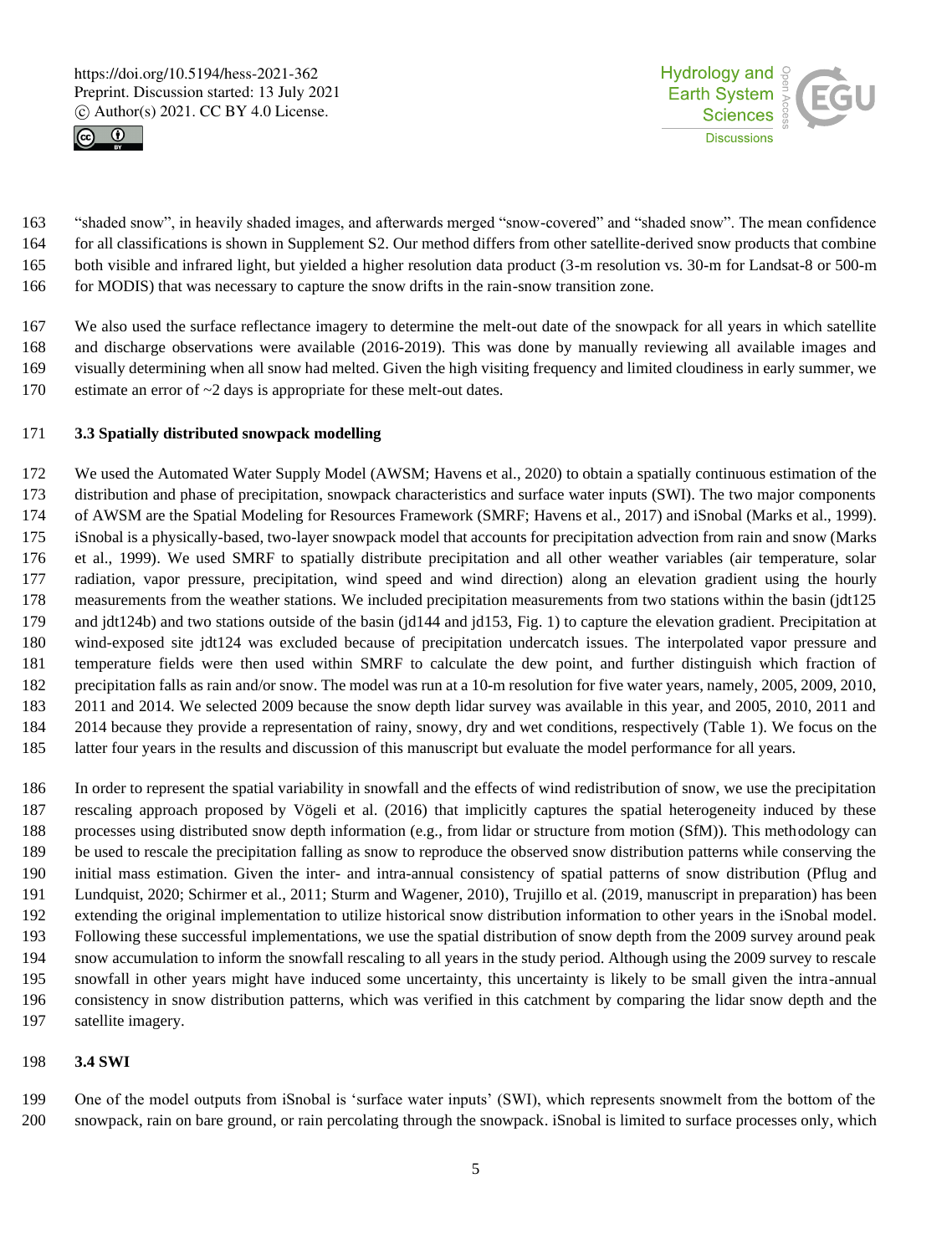



 means that SWI 'exits' the modelling domain. In reality, SWI might travel to the stream as surface or subsurface runoff, could be stored in the soil until it evaporates or is transpired, or could recharge deeper groundwater storages. The route that SWI takes depends on the overall catchment wetness as well as the local energy balance (e.g., incoming radiation) and vegetation activity. In this manuscript, we computed SWI for each pixel and time step and assumed that all SWI generated in simulated snow-free pixels was rain and that all SWI generated in simulated snow-covered pixels was snowmelt.

#### **3.5 Model evaluation**

 Model results were evaluated in two ways. First, the simulated snow depths were compared to lidar snow depths covering the entire basin on March 18, 2009; and second, the temporal variation of the simulated snow depths were compared to snow depths measured at each of the weather stations for all simulated years. The latter comparison was done using model results from a 30-m x 30-m area surrounding each station; this is equivalent to 3x3 grid cells because the model was run at a 10-m resolution. We computed the Root Mean Square Error (RMSE) and Nash-Sutcliffe Efficiency (NSE; Nash and Sutcliffe, 1970) for the observed versus simulated snow depths, as well as the NSE for the normalized observed versus normalized simulated snow depths (NSEnorm). NSEnorm reflects the ability of the model to reproduce the dynamic behaviour of the snowpack.

#### **4. Results**

#### **4.1 Snow depth observations**

 The lidar snow depth ranged from 0 to 5.3 m on the date of acquisition (18 March 2009), which was near peak snow cover (median: 0.4 m; CV: 0.91; Fig. 2a). The south-facing slopes had little to no snow cover (mean: 0.3 m), whereas the north- facing slopes were covered with 0.7 m of snow on average. For the years studied here, during the approximate duration of the snowy season between 15 Nov and 15 Apr, the average snow depth for all north-facing stations was more than five times that of the average snow depth at south-facing stations (20.2 vs. 3.7 cm, respectively), and the snowpack lasted almost 90 days longer on average (132 vs. 43 days, respectively). Although weather stations on north-facing slopes and at higher elevations generally had deeper snowpacks and were snow-covered longer than sites on the south-facing slopes or at lower elevations (data not shown), this pattern was masked by the effects of other processes. For instance, snow depths at jdt2 (north-facing) and jdt3b (south-facing) were consistently lower than at the weather stations directly below them in elevation (jdt1 and jdt2b, respectively). Large snow drifts formed in some western parts of the watershed, up to a maximum depth of 5.3 m 226 (90<sup>th</sup> percentile of all snow depths = 1.2 m, Fig. 2a). Wind-driven redistribution of the snow in Johnston Draw is facilitated by 227 a relatively consistent southwestern wind direction (average during storms: 225°), and high wind speeds (average during storms 228 at wind-exposed station jdt124:  $6.7 \text{ m s}^{-1}$ ; Godsey et al., 2018).

#### **4.2 Model performance in space and over time**

230 Simulated snow depths on the day of the lidar survey agreed well with the lidar snow depth  $(r^2: 0.88, Fig. 2a-c)$ . The residual snow depths (lidar – simulation) were approximately normally distributed, with a mean of 0.2 m (see Supplement S3 for a histogram and QQ plot). The largest differences (maximum difference: 1.1 m) between the simulated and measured snowpack were for isolated 10 m pixels on both the north- and south-facing slopes (Fig. 2c). The spatial pattern of the lidar snow depth also agreed well with the spatial patterns of snow-covered area (Fig. 2a,d), and there was a strong agreement between the simulated snow-covered area for 2009 (Fig. 2e) and the snow-covered area determined from satellite imagery for 2019 (Fig. 2d). This indicates that the model captured the spatial distribution of the snowpack as well as the differential melt-out patterns, and that the location of the snow drifts was consistent between 2009 and 2019.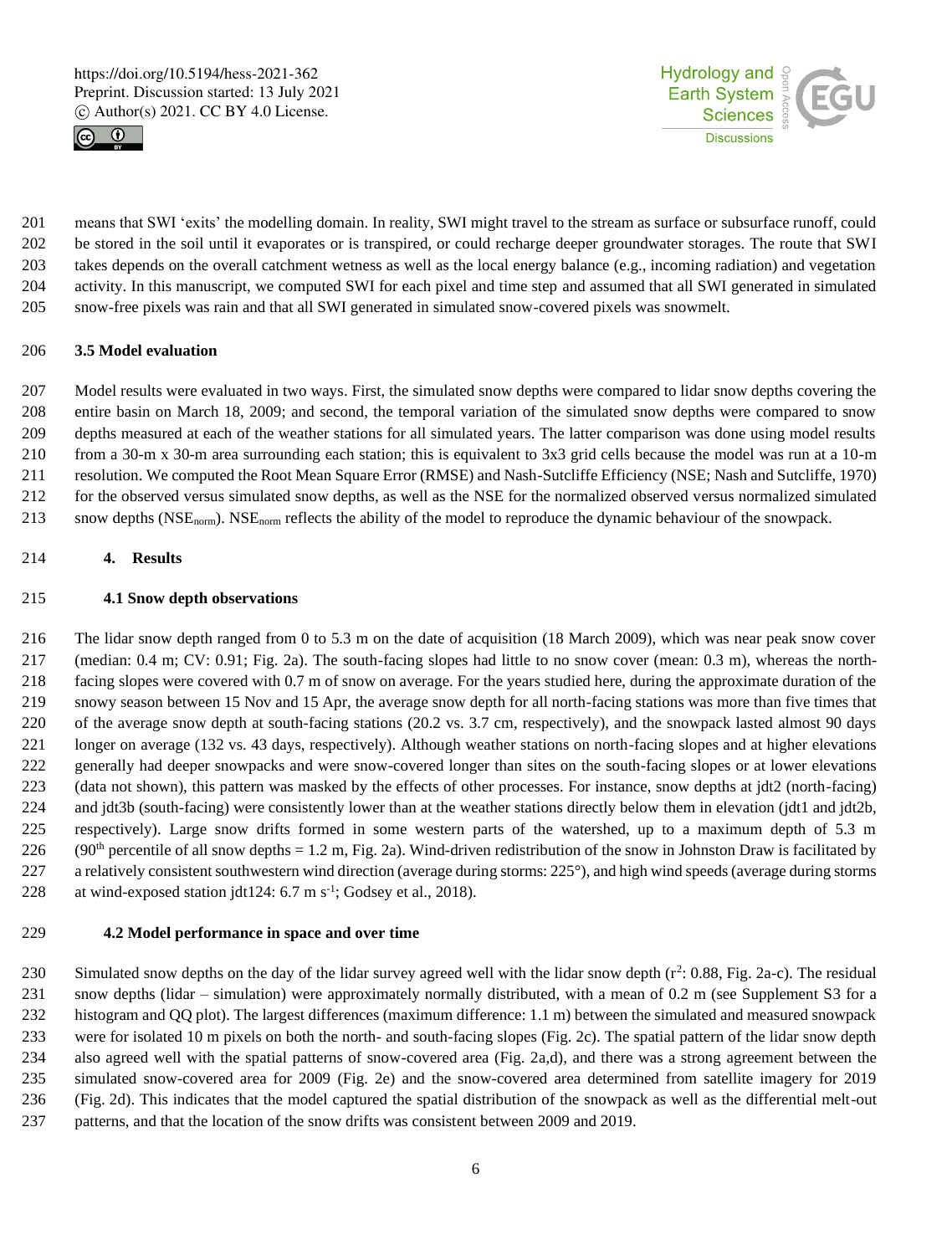



#### 

 The median NSE for the hourly simulated snow depths compared to observations at the weather stations ranged from 0.22 (wet 2011) to 0.86 (snowy 2010) for all modelled years and weather stations, with RMSE ranging from 0.8 to 9.7 cm (Table 2, see Supplement S4 for time series of all simulated and observed snow depths). RMSE was lower than 10 cm for all years, with the year in which the NSE performance was lowest (wet 2011) having an RMSE of 4.6 cm. There were no weather stations for which the model performed consistently poor or well, with both high and low NSE values at each of the stations (e.g., range NSE at jdt4: -9.60 to 0.91 and jdt1: 0.01 to 0.83). The temporal variation of the snowpack at each of the weather stations 245 was well-captured by the model; the median NSE for the normalized snowpack depths (NSE<sub>norm</sub>) ranged from 0.65 to 0.94 (median: 0.75), although there were some sites and years with low NSE (Table 2). This indicates that the overall patterns of snow accumulation and melt were captured by the model and implies that the temporal distribution of snow-covered area (SCA) and surface water inputs (SWI) simulated by the model are reliable.

#### **4.3 Spatial and temporal pattern of surface water inputs (SWI)**

 The spatial pattern of SWI was similar for all years, with the highest SWI in areas hosting snow drifts (maximum SWI (SWI<sub>max</sub>): 3892 mm; 98<sup>th</sup> percentile of SWI (SWI<sub>98</sub>): 1235 mm, both in wet 2011; Fig. 3, Table 1). Annual SWI across the rest of the catchment varied less, with north-facing slopes receiving 45 to 127 mm more SWI than south-facing slopes (values for rainy 2005 and snowy 2010, respectively; Table 1). Areas hosting snow drifts received 1.7 to 2.7 times more SWI than the 254 catchment average (ratio SWI<sub>98</sub>/SWI<sub>avg</sub>). Summarizing SWI by aspect (see polar diagrams in Fig. 3) revealed the highest SWI on northeast-facing slopes and roughly equal annual SWI for all other aspects. Differences between the northeast-facing slopes and other parts of the catchment were largest in snowy 2010 (ratio of major/minor axis of polar plot: 1.29), and smallest in rainy 2005 and dry 2014 (ratio: 1.13 and 1.17, respectively).

 Weekly sums of SWI ranged from 0 to ~75 mm in all years (Fig. 4). Summer most frequently had weeks without SWI generation, whereas the highest weekly SWI occurred with simultaneous rainfall and snowmelt (i.e., rain-on-snow events, as for instance in February 2014, Fig. 4d). However, large rainfall events without snowfall or snow cover in spring of rainy 2005 (weekly SWI: ~75 mm), and in fall of wet 2011 (weekly SWI: ~50 mm; grey peaks in Fig. 4a and c) also generated high SWI. In 2011, the majority of SWI was generated in winter and spring (47% between December and May, see inset in Fig. 4c) whereas in dry 2014 most SWI was generated in winter (54% between December and February, Fig. 4d). In 2005 and 2010 most SWI was generated in spring (March-May 32% and 46%, respectively). Although similar amounts of SWI occurred in spring in 2005 and 2010 (339 and 388 mm, respectively), in 2005 93% came from rain, whereas in 2010 only 35% came from rain. As a result, average daily SWI rates were higher in snowy 2010 than in rainy 2005 (mean SWI rate March-May: 268 3.7 mm d<sup>-1</sup> in 2010 vs. 2.9 mm d<sup>-1</sup> in 2005). Overall, variations in weekly and daily SWI rates were lower in 2010 (CV daily SWI: 1.71) than in all other years (2.50 in 2005, 2.14 in 2011, and 2.65 in 2014).

## **4.4 Stream discharge**

 Streamflow was least responsive to SWI at the beginning of each water year (Fig. 5). For instance, in 2005 and 2010, 174 and 272 108 mm of SWI occurred before February 1<sup>st</sup> (31% and 20% of annual SWI), whereas discharge amounted to only 7% and 1% of its yearly total during that same period. Similarly, 82 mm of SWI in October 2011 resulted in less than 1 mm discharge, whereas roughly 30% of SWI left the catchment via the stream in the following period (Nov-Jan SWI: 180 mm, discharge: 62 mm). After the wet-up period, SWI resulted in most discharge when SWI rates were high, such as during a 3-day rain-on- snow event in February 2014 (SWI: 75 mm, discharge: 29 mm) or during spring snowmelt in April 2011 (SWI: 108 mm, discharge: 102 mm).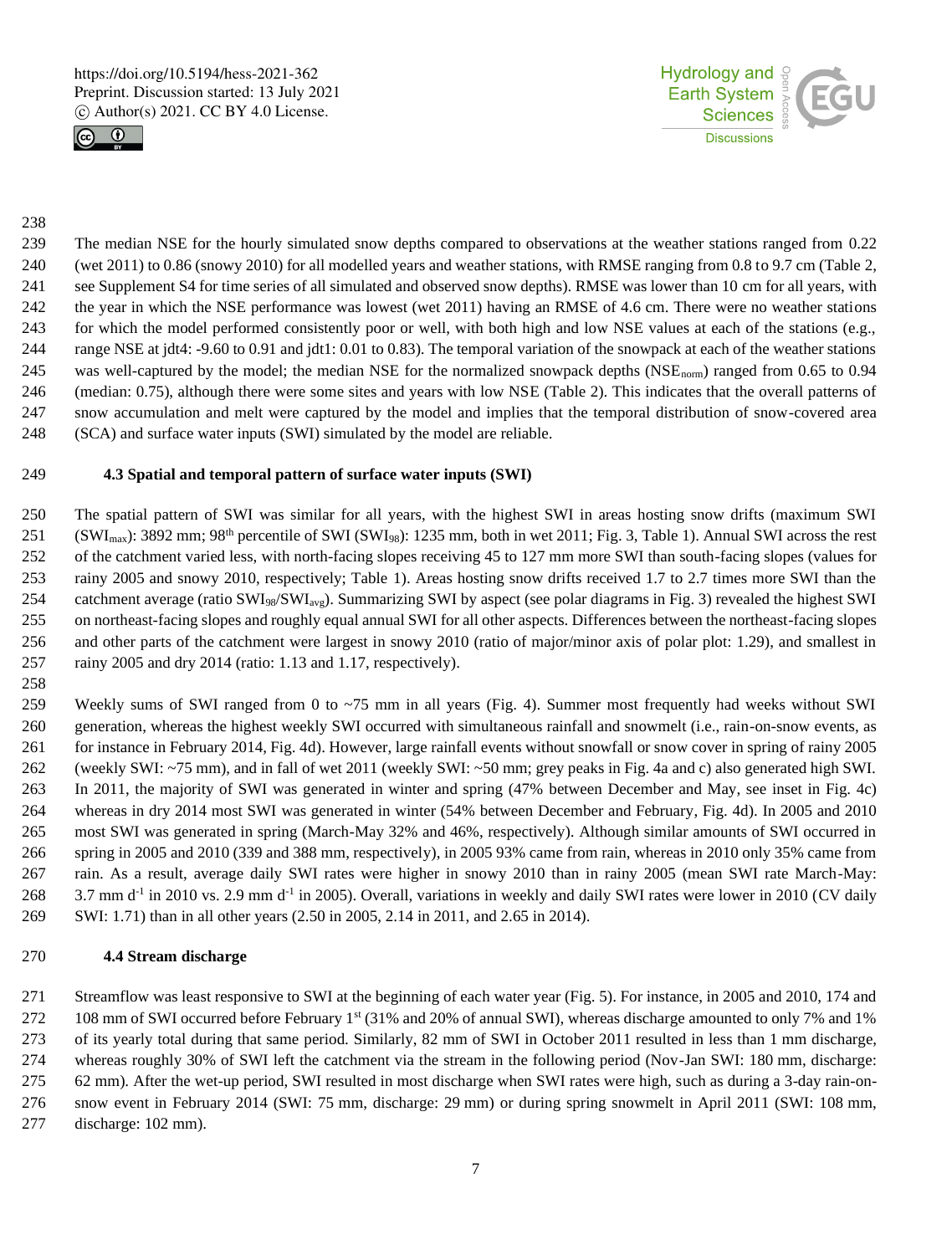



#### 

 Annual discharge was highest in 2011 (307 mm, 43% of SWI) and lowest in 2005 (62 mm, 11% of SWI). Despite similar SWI 280 inputs in 2005 and 2010 (SWI<sub>avg</sub>: 553 and 557 mm, respectively, Table 1), snowy 2010 had nearly twice as much annual discharge as rainy 2005 (117 mm, 21% of SWI). Apart from these two years, there was no relation between annual discharge and the annual snowfall fraction (Fig. 6c), nor between annual discharge and the amount of SWI coming in as rain or snow in different seasons (winter, spring, summer, or any combination of these periods). By considering additional years (for which SWI was not simulated), we found that annual discharge was positively related to the amount of precipitation recorded at the 285 lowest precipitation station (jdt125,  $r^2=0.80$ , Fig. 6a). Annual discharge was slightly higher for years that were preceded by a year that received above average annual precipitation (see Supplement S6), but the correlation coefficient decreased when 287 including the precipitation totals recorded in the preceding year (e.g., annual discharge vs. precipitation in the same year  $+0.5$ times precipitation previous year, S6). This indicates that any memory effect is likely to be small in this catchment.

 Except for wet 2011, the annual runoff efficiency (discharge/SWI) was higher for years that had a lower average weekly SWI rate (annual SWI/number of weeks in which SWI was generated). Although the temporal distribution of SWI is affected by 292 the phase of precipitation (Fig. 4), average weekly SWI rates were not related to the annual snowfall fraction  $(r^2: 0.06)$ . Individual precipitation events also had a strong influence on the annual runoff efficiency. For instance, dry 2014 had a higher runoff efficiency (0.16) than 2005 (0.11) and 2009 (0.14), but this was mostly due to the high runoff generation during one rain-on-snow event (29 mm, 36% of yearly discharge).

 Stream drying occurred in each of the five years except 2011 (Table 1, Fig. 5). The stream dried earliest in 2014 (13 July), and in late August in 2009, 2005 and 2010 (Table 1). For the five years studied here, the stream dry-out date (the first day at which 299 discharge equals zero) was later for years receiving more SWI  $(r^2: 0.84)$ , and for years that had a later melt-out date (date at 300 which all snow had melted;  $r^2$ : 0.77 for all coloured points in Fig. 6b). When considering the melt-out dates for four additional years based on planet-lab satellite observations (2016-2019, section 3.2), we found that the dry-out date was later in years 302 when snow persisted longer  $(r^2: 0.54$  for all points in Fig. 6b). There was no relation between the annual snowfall fraction and the stream dry-out date (Fig. 6d).

## **5. Discussion**

## **Spatial variability in SWI**

 Snow drifting and aspect-driven differences in snow dynamics caused a strong variability in the spatial pattern of the snowpack (Fig. 2a) and SWI (Fig. 3). We found that the spatial pattern in SWI was similar across all years, with snow drifts receiving up 309 to seven times more SWI than the catchment average  $(SWI_{max}/SWI_{avg}$  in 2010, Table 1). Even in rainy 2005, SWI was more 310 than 3.5 times higher in the snow drifts (SWI<sub>max</sub>: 2005 mm) compared to the catchment average (SWI<sub>avg</sub>: 573 mm, Table 1). In our modelling routine, the spatial consistency between years is pre-determined by the snowfall rescaling (see section 3.3), but this likely also reflects real-world conditions, as the spatial agreement between the independently collected satellite imagery and lidar snow depths suggests (Fig. 2). Most importantly, the nearly four-fold variation in SWI over less than a kilometre distance is equivalent to the average precipitation difference between most of Reynolds Creek and the peaks of the Cascade Mountains in Oregon, or shifting from semi-arid steppe to coastal mountain snowpacks, and directly affects water- limited processes such as weathering or the plant species distribution. One local example of this are the aspen stands which are uniquely located directly below the snow drifts (Kretchun et al., 2020), while sagebrush is predominant in the rest of the catchment. Because snow drifts drive the spatial pattern of SWI, it is crucial to quantify wind-driven redistribution processes as well as capture aspect and elevation-driven processes, even at the rain-snow transition zone.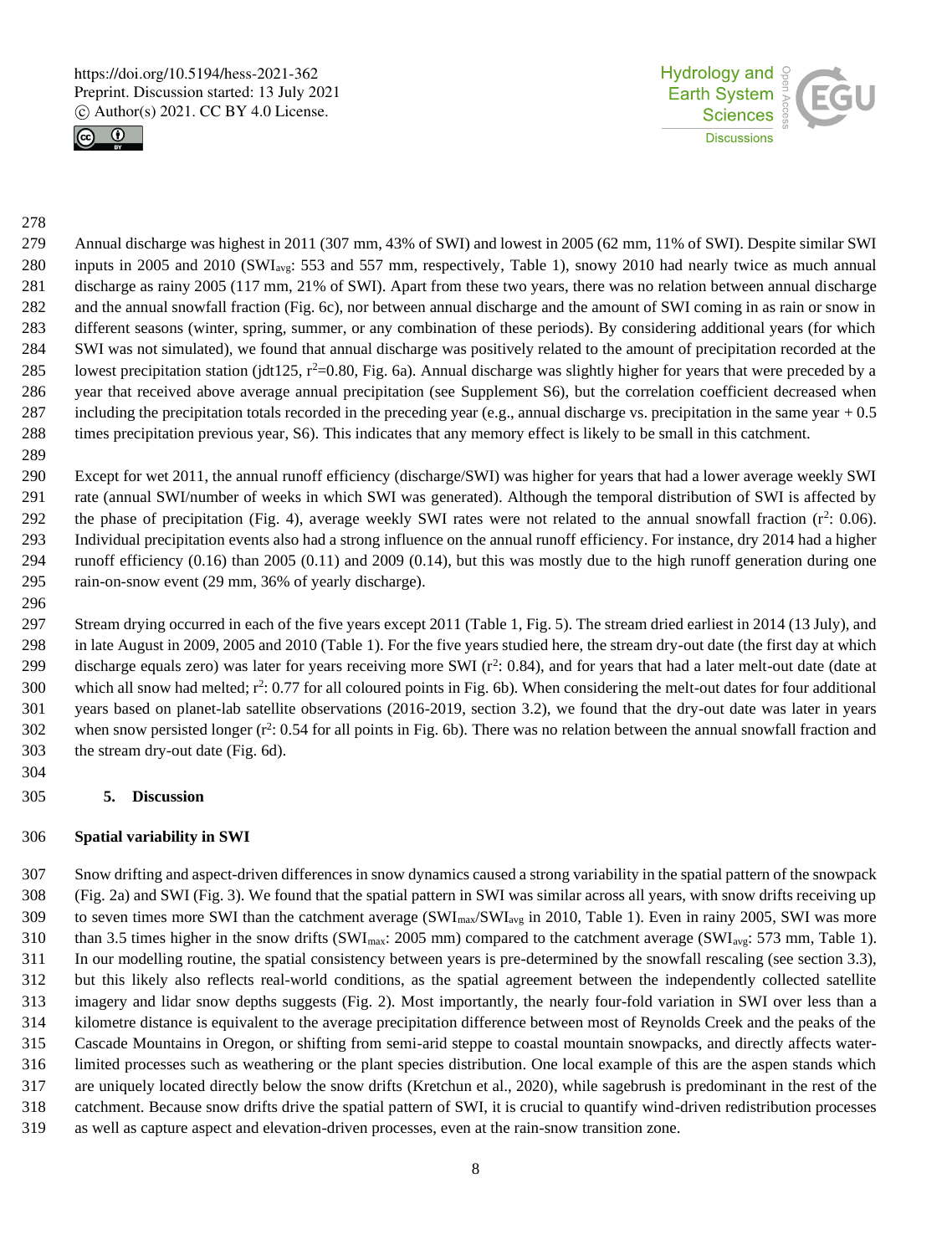



#### 

 Snow drifts delivered 4.2% (2005) to 7.2% (2010) of the basin-total annual SWI on just ~2% of the land surface, and persisted longer, compared to non-drift areas, into the spring season (Fig. 3d-e). Previous work in the seasonally snow-covered Reynolds Mountain East catchment, showed that snow drifts indeed hold a large fraction of total catchment snow water equivalent (SWE), with 50% of total SWE on just 31% of the catchment area (Marks et al., 2002), and SWI varying strongly in space, 325 ranging from 150 to 1100 mm for individual grid cells  $(10-20 \text{ m})$  in the relatively dry water year 2003 (Seyfried et al., 2009). 326 Snow drifts in Johnston Draw are shallower (up to 5 m in 2009) and covered a smaller portion of the area  $(-2\%)$  than in the higher elevation Reynolds Mountain East catchment, but are proportionally even more important in the rain-snow transition zone by hosting up to 15% of SWE during peak SWE in snowy 2010 and 25% in rainy 2005. Water originating from snow drifts has been shown to locally control groundwater level fluctuations (Flerchinger et al., 1992), and contribute to streamflow into the summer season (Chauvin et al., 2011; Hartman et al., 1999; Marks et al., 2002). For instance, in the Upper Sheep Creek watershed, also in RCEW, Chauvin et al. (2011) showed that the lowest stream discharge was recorded for the year in which snow drifts were least prominent. In Johnston Draw, the stream dry-out date was positively correlated with the drift melt-out date (Fig. 6), suggesting that isolated snow patches are also important for sustaining streamflow. These results do not reveal the mechanism or influence of the specific drift location since neither subsurface flow nor streamflow generation processes were measured or simulated. Nonetheless, observations of snow drifts from satellite imagery are consistent with model simulations of SCA (Fig. 2 and 6) and are easily obtained from high-resolution imagery. This suggests that satellite observations might be an alternative information source to predict stream drying in drift-influenced watersheds.

# **Temporal variability in SWI and discharge response**

 We found that the majority of SWI occurred in winter and spring, and that catchment-average SWI was more uniform in time in snowy 2010 than in the other years (CV of daily SWI, 2010: 1.7; other years: 2.14 – 2.65). We hypothesize that the steadier water inputs in that year might explain why annual discharge in snowy 2010 was double that of rainy 2005 despite similar precipitation. More stable water inputs from snowmelt rather than flashy water inputs from rain could have led to wetter soils and higher soil conductivity rates, allowing more water to pass through the subsurface towards the stream or towards deeper storages (Hammond et al., 2019). Previous work in the nearby Dry Creek Experimental Watershed (Idaho) showed that water stored in the soil dries out approximately ten days after snowmelt (McNamara et al., 2005). For the years on record here, streamflow was sustained for a minimum of 59 days after the melt-out date (Table 1), while SWI during this period was generally low (Fig. 4). This underscores that it is indeed likely that deeper flow paths contributed to the stream in the early summer. This is also consistent with stream discharge being nearly unresponsive to SWI during the dry catchment conditions in the beginning of each water year (Fig. 5). During fall, subsurface water storage across the catchment is low, and any SWI during this period thus likely results in recharge rather than stream discharge (Seyfried et al., in review). Alternatively, SWI during early fall might be used to satisfy evaporative demands. In any case, further simulations are required to fully understand how precipitation amounts, timing and location interact with subsurface water storage to control stream discharge.

 In contrast to our hypothesis and what has been suggested in the literature (e.g., based on the comparison of 420 catchments in the continental US using the Budyko framework, Berghuijs et al., 2014), neither annual discharge nor the stream dry out-date were correlated with snowfall fraction (Fig. 6). Instead, total precipitation and the snowpack melt-out date were positively related to annual discharge and the stream dry-out date. This highlights the importance of the temporal distribution of SWI, which is not captured in an annual value for snowfall. The temporal distribution of SWI might be less important for predicting stream discharge and cessation in more humid catchments in which precipitation is more evenly distributed over the year and/or in which more events occur, or in larger catchments, such as those considered in Berghuijs et al., (2014; range catchment areas:  $67-10,329 \text{ km}^2$ ). We found that individual precipitation events can also heavily influence the yearly runoff efficiency,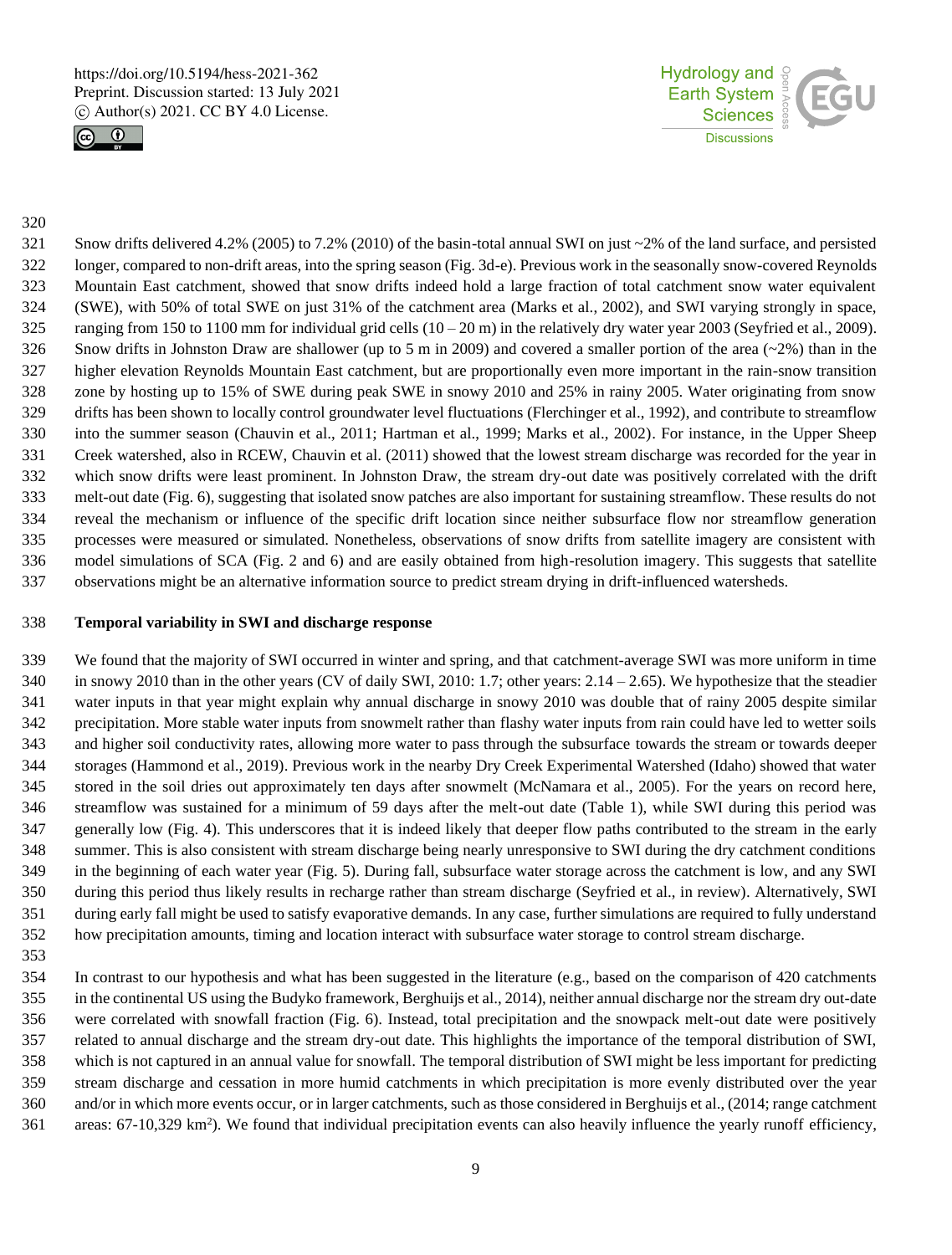



 as described for 2014 (section 4.4). As such, considering inter-annual variability and events is an important addition to annual average values, when investigating how precipitation affects discharge in semi-arid regions.

 Bilish et al. (2020) similarly found that streamflow was not correlated to the snowfall fraction for a small catchment with an ephemeral snowpack in the Australian Alps. They attributed this to the frequent occurrence of mid-winter snowmelt; the snowpack melted out several times each year, independent of the annual snowfall fraction, and the snowpack thus did not store a significant amount of water. Field observations at Dry Creek, a nearby semi-arid catchment that includes a rain-dominated and a snow-dominated area, also suggested that the snowfall fraction was not related to annual discharge for a small catchment 370 at the rain-snow transition zone (Treeline catchment, 0.015 km<sup>2</sup>), but a relation did exist when considering the entire Dry Creek 371 catchment  $(28 \text{ km}^2, \text{J}$ . McNamara, personal communication). Another study at Dry Creek suggested that the snowfall fraction is less important than spring precipitation for sustaining upland ecosystems (McNamara et al., 2005), emphasizing the importance of the temporal distribution of SWI for other semi-arid catchments. For the years studied here, we did not find a relation between stream drying and spring precipitation, but our findings do corroborate that streamflow is more sensitive to total precipitation than to snowfall fraction (Fig. 6).

#### **Limitations and opportunities**

 Though the model adequately reproduced the spatial snowpack patterns and dynamics (Fig. 3 and Table 2), temporal variations in the snow depths (i.e., melt and accumulation) recorded at the weather station locations were simulated better than the absolute snow depths. We suggest three reasons for the differences between simulated and observed snow depths. First, there was uncertainty in the precipitation measurements and the spatial distribution thereof. Precipitation was interpolated based on elevation, after which the proportion of precipitation falling as snow was redistributed based on the lidar snow depths (see section 3.3). Uncertainties in either data products or in the spatial extrapolation thereof will have decreased the model efficiency. Second, the simulated snow depths reflect all processes occurring in each 10-m grid cell (our model resolution), 384 whereas the ultrasonic snow depth measurements represent processes at  $\sim$  1-3 m<sup>2</sup>. Small differences between the simulated and observed snow depths are therefore expected. Third, iSnobal is a mass and energy balance model, and therefore optimized to correctly model mass. Model evaluation using snow depths (instead of SWE) is thus less favourable, since small differences in snow densities and SWE could lead to significant differences in snow depths. However, since snow depth measurements were available and SWE measurements were not, we focused on snow depth. Uncertainties were also present in the weather station snow depths, as well as the lidar-based snow depths and the satellite-based SCA analysis. We compared the spatial patterns from the lidar and satellite imagery to test if the spatial pattern was consistent between these two data sources and found this to be the case (Fig. 2). As such, we are confident that despite the uncertainties of our analysis, we captured the within-catchment variability of the snowpack and also adequately modelled the variability in SWI that we set out to investigate.

 Discrepancies between simulated and observed snow depths are challenging to solve, especially for areas with an ephemeral snow cover (Kormos et al., 2014) or with complex vegetation patterns, such as the sagebrush in Johnston Draw. Shallow snow covers are more sensitive to small variations in energy fluxes than deeper seasonal snow covers (Pomeroy et al., 2003; Williams et al., 2009). As a result, small errors in the spatial extrapolation of the forcing data or in the forcing data itself (e.g., uncertainty in the observed relative humidity or temperature) can result in large uncertainties in the model results (Kormos et al., 2014). For instance, the transition from snow-covered to snow-free areas results in a large change in albedo, which influences solar radiative fluxes. The snowpack at the rain-snow transition zone can melt out several times per year, even within a single day, and melt-out dates are variable across the catchment. Therefore, a small error in the simulated melt-out date for each cell can result in a larger error in the basin-average or yearly results. Perhaps these challenges are also a reason for the limited number of studies that have simulated warm snowpacks (Kormos et al., 2014; Kelleners et al., 2010), despite multiple regional studies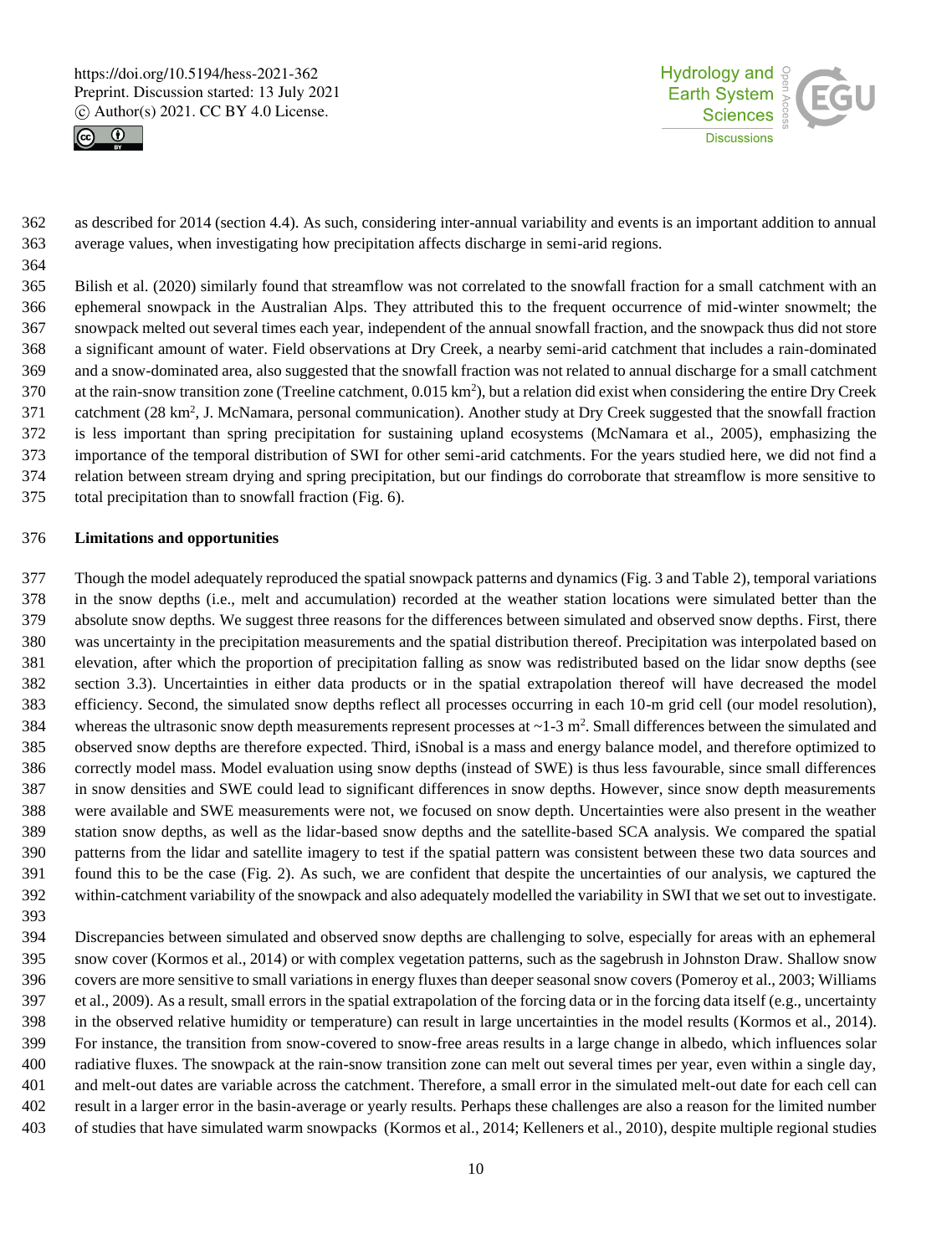



 highlighting that the rain-snow transition zone is expanding and that their climates are changing rapidly (Klos et al., 2014; Nolin and Daly, 2006). Challenges linked to snow ephemerality likely also affected our results, but the agreement between the observed and simulated snow depths indicates that at least the general patterns of accumulation and melt in space and over time were represented by the simulations, at a scale that was small enough to characterize the snow drifts.

 Regardless of the challenges that come with studying an intermittent snow cover, the relationship between the snowpack melt- out date and stream dry-out date poses interesting opportunities to inform hydrological models or evaluate model results with independent observations. Measurements of SCA can be obtained through satellite imagery and are thus easier and cheaper to obtain than SWE or snow depth measurements (e.g., Elder et al., 1991). Satellite observations can be particularly helpful to investigate remote areas that exceed a feasible modelling domain, and can be used to inform or evaluate models. Given the restrictions for satellite imagery imposed by clouds and visit-frequency, particularly for areas with an ephemeral snow cover that might melt out in a single day, a combination of satellite imagery and snowpack modelling seems a promising way to leverage these observations while ensuring the fine temporal resolution that might be needed to study stream cessation.

## **6. Conclusions**

 As a result of climate change, the rain-snow transition zone will receive more rain and less snow, which influences the spatial and temporal distribution of surface water inputs (SWI, summation of rainfall and snowmelt). The goal of this work was to quantify the spatial and temporal distribution of SWI at the rain-snow transition zone, and to assess the sensitivity of stream discharge to the temporal distribution of SWI as well as to the annual snowfall fraction. To this end, we used a spatially distributed snowpack model to simulate SWI during five years, of which four had contrasting climatological conditions. We found that the spatial pattern of SWI was similar between years, and that snow drifting and aspect-controlled processes caused large differences in SWI across the watershed. Some areas received up to six times more SWI than other sites, and the difference between SWI from the snow drifts and catchment average SWI was highest for the year with the highest snowfall fraction. The majority of SWI occurred in winter or spring, which was also the time that the percentage of SWI becoming streamflow was highest (up to 94% in April 2011). Despite similar annual SWI (553 vs. 557 mm) and a similar timing of SWI (majority of SWI in spring), snowy 2010 had about twice as much stream discharge as rainy 2005. However, in contrast to our hypothesis, years with a lower snowfall fraction did not always have lower discharge nor earlier stream drying in summer. This highlights the potential importance of where SWI reaches the ground surface, in addition to when and how much SWI occurs. We found that the dry-out date at the catchment outlet was positively correlated to the last day at which there was snow present anywhere in the catchment. These results highlight the heterogeneity of SWI at the rain-snow transition zone and its impact on stream discharge, and thus the need for spatially and temporally representing SWI in headwater-scale studies that simulate streamflow.

## **Data availability**

 The hydrometeorological and discharge data used in this paper is available via Godsey et al. (2018), satellite imagery can be obtained via Planet Team (2018) and remaining data is available upon reasonable request.

## **Author contribution**

 LK developed the concept of the study together with SEG. LK, SH, ET, AH and KH performed and/or contributed to the simulations. LK prepared the first draft of the manuscript. All co-authors provided recommendations for the data analysis, participated in discussions about the results, and edited the manuscript.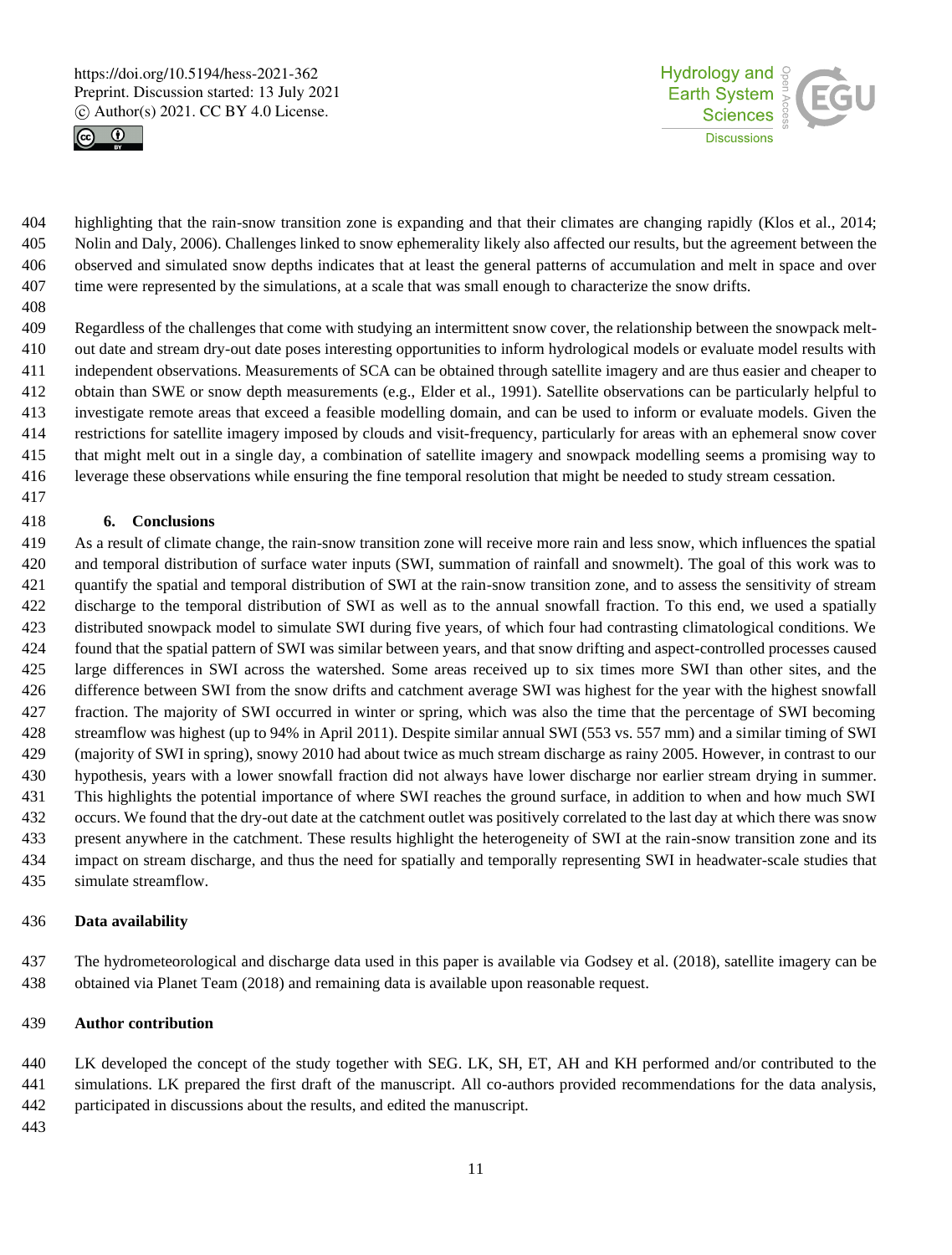



#### **Competing interests**

The authors declare that they have no conflict of interest.

# **Financial support**

This research has been supported by the Swiss National Science Foundation (grant no. P2ZHP2\_191376).

# **Bibliography**

- Barnett, T. P., Adam, J. C., and Lettenmaier, D. P.: Potential impacts of a warming climate on water availability in snow-dominated regions, Nature, 438, 303–309, https://doi.org/10.1038/nature04141, 2005.
- Bavay, M., Grünewald, T., and Lehning, M.: Response of snow cover and runoff to climate change in high
- Alpine catchments of Eastern Switzerland, Adv. Water Resour., 55, 4–16,
- https://doi.org/10.1016/j.advwatres.2012.12.009, 2013.
- Beniston, M., Keller, F., Koffi, B., and Goyette, S.: Estimates of snow accumulation and volume in the Swiss Alps under changing climatic conditions, Theor. Appl. Climatol., 76, 125–140, https://doi.org/10.1007/s00704- 003-0016-5, 2003.
- Berghuijs, W. R., Woods, R. A., and Hrachowitz, M.: A precipitation shift from snow towards rain leads to a decrease in streamflow, Nature Clim. Change, 4, 583–586, https://doi.org/10.1038/nclimate2246, 2014.
- Bilish, S. P., Callow, J. N., and McGowan, H. A.: Streamflow variability and the role of snowmelt in a marginal snow environment, Arct. Antarct. Alp. Res., 52, 161–176, https://doi.org/10.1080/15230430.2020.1746517, 2020.
- Chauvin, G. M., Flerchinger, G. N., Link, T. E., Marks, D., Winstral, A. H., and Seyfried, M. S.: Long-term water balance and conceptual model of a semi-arid mountainous catchment, J. Hydrol., 400, 133–143, https://doi.org/10.1016/j.jhydrol.2011.01.031, 2011.
- Christensen, N. S., Wood, A. W., Voisin, N., Lettenmaier, D. P., and Palmer, R. N.: The Effects of Climate Change on the Hydrology and Water Resources of the Colorado River Basin, Climatic Change, 62, 337–363, https://doi.org/10.1023/B:CLIM.0000013684.13621.1f, 2004.
- Datry, T., Larned, S. T., and Tockner, K.: Intermittent Rivers: A Challenge for Freshwater Ecology, BioScience, 64, 229–235, https://doi.org/10.1093/biosci/bit027, 2014.
- Deems, J. S., Painter, T. H., and Finnegan, D. C.: Lidar measurement of snow depth: a review, J. Glaciol., 59, 467–479, https://doi.org/10.3189/2013JoG12J154, 2013.
- Elder, K., Dozier, J., and Michaelsen, J.: Snow accumulation and distribution in an Alpine Watershed, Water Resour. Res., 27, 1541–1552, https://doi.org/10.1029/91WR00506, 1991.
- Esri Inc.: ArcMap (version 10.7.1), 2020.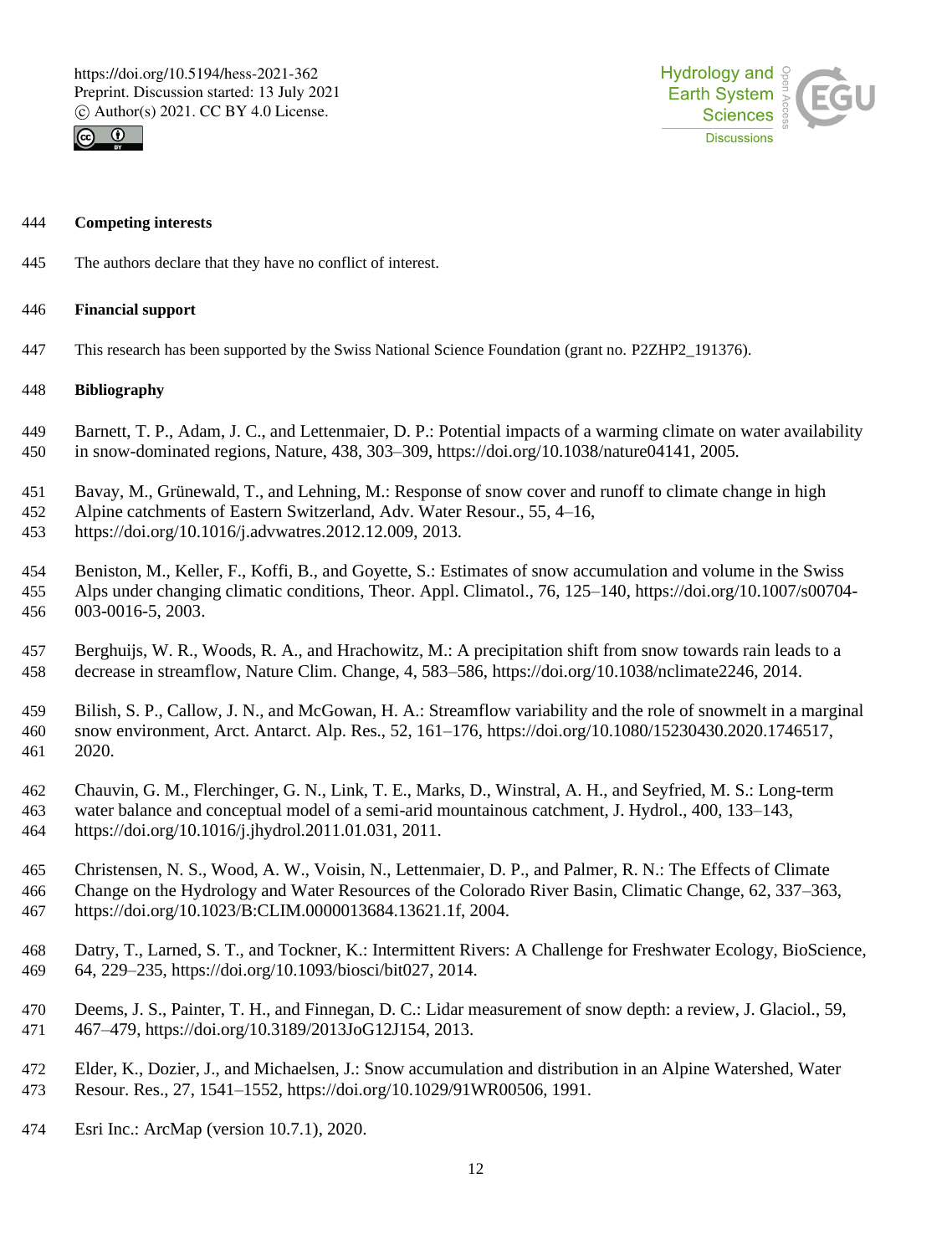



- Fang, X. and Pomeroy, J. W.: Modelling blowing snow redistribution to prairie wetlands, Hydrol. Process., 23, 2557–2569, https://doi.org/10.1002/hyp.7348, 2009.
- Flerchinger, G. N. and Cooley, K. R.: A ten-year water balance of a mountainous semi-arid watershed, J. Hydrol., 237, 86–99, https://doi.org/10.1016/S0022-1694(00)00299-7, 2000.
- Flerchinger, G. N., Cooley, K. R., and Ralston, D. R.: Groundwater response to snowmelt in a mountainous watershed, J. Hydrol., 133, 293–311, https://doi.org/10.1016/0022-1694(93)90146-Z, 1992.
- Godsey, S. E., Marks, D., Kormos, P. R., Seyfried, M. S., Enslin, C. L., Winstral, A. H., McNamara, J. P., and
- Link, T. E.: Eleven years of mountain weather, snow, soil moisture and streamflow data from the rain–snow
- transition zone the Johnston Draw catchment, Reynolds Creek Experimental Watershed and Critical Zone
	- Observatory, USA, Earth Syst. Sci. Data, 10, 2018.
	- Grünewald, T., Bühler, Y., and Lehning, M.: Elevation dependency of mountain snow depth, Cryosphere, 8, 2381–2394, https://doi.org/10.5194/tc-8-2381-2014, 2014.
	- Hammond, J. C., Harpold, A. A., Weiss, S., and Kampf, S. K.: Partitioning snowmelt and rainfall in the critical zone: effects of climate type and soil properties, Hydrol. Earth Syst. Sci., 23, 3553–3570, https://doi.org/10.5194/hess-23-3553-2019, 2019.
	- Hartman, M. D., Baron, J. S., Lammers, R. B., Cline, D. W., Band, L. E., Liston, G. E., and Tague, C.: Simulations of snow distribution and hydrology in a mountain basin, Water Resour. Res., 35, 1587–1603, https://doi.org/10.1029/1998WR900096, 1999.
	- Havens, S., Marks, D., Kormos, P., and Hedrick, A.: Spatial Modeling for Resources Framework (SMRF): A modular framework for developing spatial forcing data for snow modeling in mountain basins, Comput. and Geosci., 109, 295–304, https://doi.org/10.1016/j.cageo.2017.08.016, 2017.
	- Havens, S., Marks, D., Sandusky, M., Hedrick, A., Johnson, M., Robertson, M., and Trujillo, E.: Automated Water Supply Model (AWSM): Streamlining and standardizing application of a physically based snow model for water resources and reproducible science, Comput. and Geosci., 144, 104571,
	- https://doi.org/10.1016/j.cageo.2020.104571, 2020.
	- Hedrick, A. R., Marks, D., Marshall, H., McNamara, J., Havens, S., Trujillo, E., Sandusky, M., Robertson, M.,
	- Johnson, M., Bormann, K. J., and Painter, T. H.: From Drought to Flood: A Water Balance Analysis of the Tuolumne River Basin during Extreme Conditions (2015 – 2017), Hydrological Processes, hyp.13749, https://doi.org/10.1002/hyp.13749, 2020.
	- Jasechko, S., Birks, S. J., Gleeson, T., Wada, Y., Fawcett, P. J., Sharp, Z. D., McDonnell, J. J., and Welker, J. M.: The pronounced seasonality of global groundwater recharge, Water Resour. Res., 50, 8845–8867, https://doi.org/10.1002/2014WR015809, 2014.
	- Johnson, G. L. and Hanson, C. L.: Topographic and atmospheric influences on precipitation variability over a mountainous watershed, J. Appl. Meteor., 34, 68–86, 1995.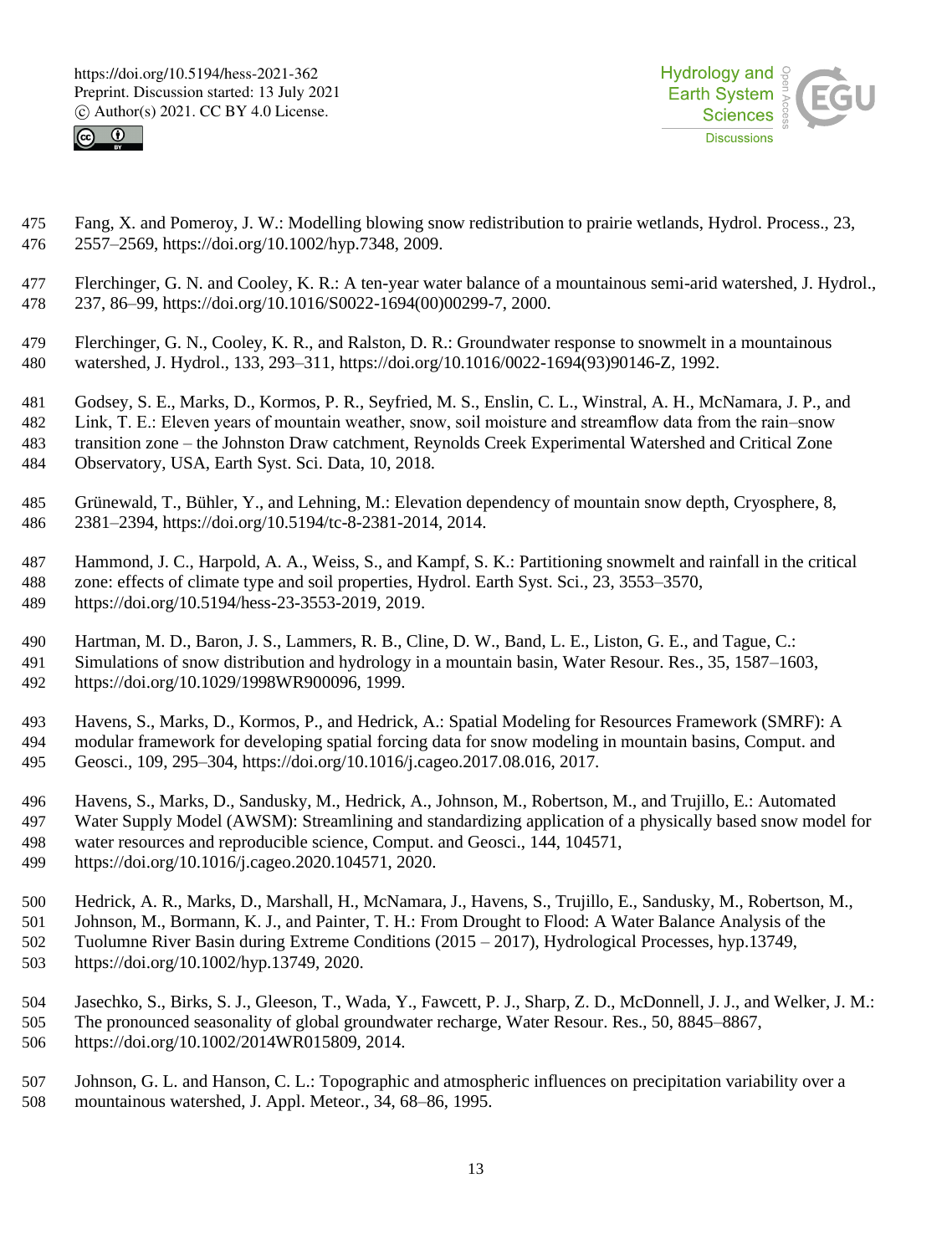



- Kelleners, T. J., Chandler, D. G., McNamara, J. P., Gribb, M. M., and Seyfried, M. S.: Modeling Runoff
- Generation in a Small Snow-Dominated Mountainous Catchment, Vadose Zone J., 9, 517–527, https://doi.org/10.2136/vzj2009.0033, 2010.
- Klos, P. Z., Link, T. E., and Abatzoglou, J. T.: Extent of the rain-snow transition zone in the western U.S. under historic and projected climate: Climatic rain-snow transition zone, Geophys. Res. Lett., 41, 4560–4568,
- https://doi.org/10.1002/2014GL060500, 2014.
- Kormos, P. R., Marks, D., McNamara, J. P., Marshall, H. P., Winstral, A., and Flores, A. N.: Snow distribution, melt and surface water inputs to the soil in the mountain rain–snow transition zone, J. Hydrol., 519, 190–204, https://doi.org/10.1016/j.jhydrol.2014.06.051, 2014.
- Kormos, P. R., Luce, C. H., Wenger, S. J., and Berghuijs, W. R.: Trends and sensitivities of low streamflow extremes to discharge timing and magnitude in Pacific Northwest mountain streams, Water Resour. Res., 52,
- 4990–5007, https://doi.org/10.1002/2015WR018125, 2016.
- Kretchun, A. M., Scheller, R. M., Shinneman, D. J., Soderquist, B., Maguire, K., Link, T. E., and Strand, E. K.: Long term persistence of aspen in snowdrift-dependent ecosystems, Forest Ecology and Management, 462,
- 118005, https://doi.org/10.1016/j.foreco.2020.118005, 2020.
- Leung, L. R., Qian, Y., Bian, X., Washington, W. M., Han, J., and Roads, J. O.: Mid-Century Ensemble Regional Climate Change Scenarios for the Western United States, Climatic Change, 62, 75–113,
- https://doi.org/10.1023/B:CLIM.0000013692.50640.55, 2004.
- López-Moreno, J. I. and Stähli, M.: Statistical analysis of the snow cover variability in a subalpine watershed:
- Assessing the role of topography and forest interactions, J. Hydrol., 348, 379–394,
- https://doi.org/10.1016/j.jhydrol.2007.10.018, 2008.
- Luce, C. H. and Holden, Z. A.: Declining annual streamflow distributions in the Pacific Northwest United States, 1948–2006, Geophys. Res. Lett., 36, L16401, https://doi.org/10.1029/2009GL039407, 2009.
- MacNeille, R. B., Lohse, K. A., Godsey, S. E., Perdrial, J. N., and Baxter, C. N.: Influence of drying and wildfire on longitudinal chemistry patterns and processes of intermittent streams, Frontiers in Water, https://doi.org/10.3389/frwa.2020.563841, 2020.
- Marks, D., Domingo, J., Susong, D., Link, T., and Garen, D.: A spatially distributed energy balance snowmelt model for application in mountain basins, Hydrol. Process., 13, 26, 1999.
- Marks, D., Winstral, A., and Seyfried, M.: Simulation of terrain and forest shelter effects on patterns of snow deposition, snowmelt and runoff over a semi-arid mountain catchment, Hydrol. Process., 16, 3605–3626, https://doi.org/10.1002/hyp.1237, 2002.
- Marks, D., Winstral, A., Reba, M., Pomeroy, J., and Kumar, M.: An evaluation of methods for determining
- during-storm precipitation phase and the rain/snow transition elevation at the surface in a mountain basin,
- Advances in Water Resources, 55, 98–110, https://doi.org/10.1016/j.advwatres.2012.11.012, 2013.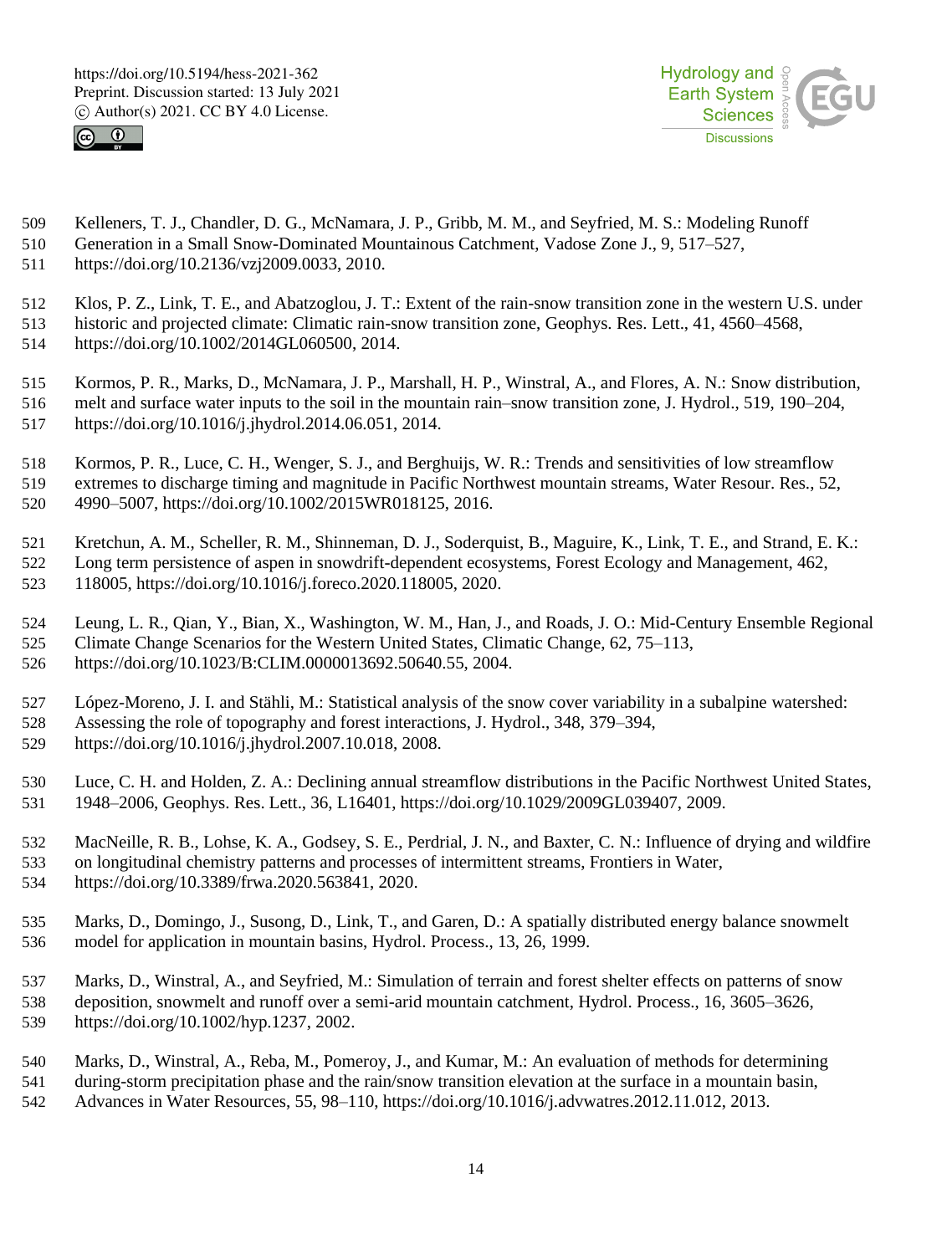



 Marshall, A. M., Link, T. E., Abatzoglou, J. T., Flerchinger, G. N., Marks, D. G., and Tedrow, L.: Warming 544 Alters Hydrologic Heterogeneity: Simulated Climate Sensitivity of Hydrology-Based Microrefugia in the Snow-to‐Rain Transition Zone, Water Resour. Res., 55, 2122–2141, https://doi.org/10.1029/2018WR023063, 2019.

- McCabe, G. J. and Clark, M. P.: Trends and Variability in Snowmelt Runoff in the Western United States, J. Hydromet, 6, 476–482, https://doi.org/10.1175/JHM428.1, 2005.
- McCabe, G. J., Wolock, D. M., Pederson, G. T., Woodhouse, C. A., and McAfee, S.: Evidence that Recent Warming is Reducing Upper Colorado River Flows, 21, 1–14, https://doi.org/10.1175/EI-D-17-0007.1, 2017.
- McNamara, J. P., Chandler, D., Seyfried, M., and Achet, S.: Soil moisture states, lateral flow, and streamflow
- generation in a semi-arid, snowmelt-driven catchment, Hydrol. Process., 19, 4023–4038,
- https://doi.org/10.1002/hyp.5869, 2005.
- Milly, P. C. D. and Dunne, K. A.: Colorado River flow dwindles as warming-driven loss of reflective snow energizes evaporation, Science, 367, 1252–1255, https://doi.org/10.1126/science.aay9187, 2020.
- Molotch, N. P., Brooks, P. D., Burns, S. P., Litvak, M., Monson, R. K., McConnell, J. R., and Musselman, K.: Ecohydrological controls on snowmelt partitioning in mixed-conifer sub-alpine forests, Ecohydrol., 2, 129–142, https://doi.org/10.1002/eco.48, 2009.
- Mott, R., Vionnet, V., and Grünewald, T.: The Seasonal Snow Cover Dynamics: Review on Wind-Driven Coupling Processes, Front. Earth Sci., 6, 197, https://doi.org/10.3389/feart.2018.00197, 2018.
- Nash, J. E. and Sutcliffe, J. V.: River flow forecasting through conceptual models part I -A discussion of principles, J. Hydrol., 10, 282–290, 1970.
- Nayak, A., Marks, D., Chandler, D. G., and Seyfried, M.: Long-term snow, climate, and streamflow trends at the Reynolds Creek Experimental Watershed, Owyhee Mountains, Idaho, United States, Water Resour. Res., 46, https://doi.org/10.1029/2008WR007525, 2010.
- Naz, B. S., Kao, S.-C., Ashfaq, M., Rastogi, D., Mei, R., and Bowling, L. C.: Regional hydrologic response to climate change in the conterminous United States using high-resolution hydroclimate simulations, Global and Planetary Change, 143, 100–117, https://doi.org/10.1016/j.gloplacha.2016.06.003, 2016.
- Nolin, A. W. and Daly, C.: Mapping "At Risk" Snow in the Pacific Northwest, J. Hydromet., 7, 1164–1171, https://doi.org/10.1175/JHM543.1, 2006.
- Parr, C., Sturm, M., and Larsen, C.: Snowdrift Landscape Patterns: An Arctic Investigation, Water Resour. Res., 56, https://doi.org/10.1029/2020WR027823, 2020.
- Patton, N. R., Lohse, K. A., Seyfried, M. S., Godsey, S. E., and Parsons, S. B.: Topographic controls of soil organic carbon on soil-mantled landscapes, Sci Rep, 9, 6390, https://doi.org/10.1038/s41598-019-42556-5, 2019.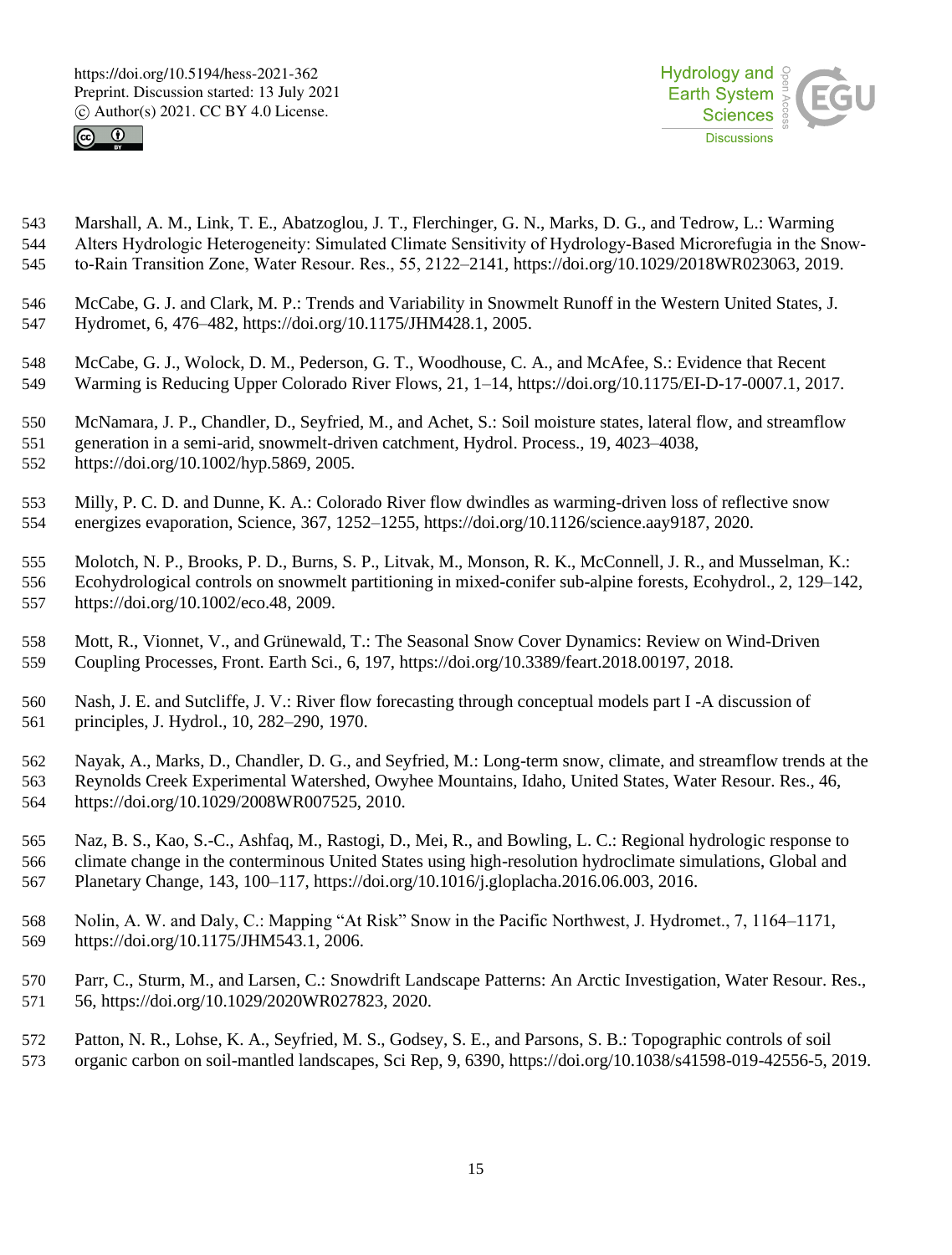



- Pflug, J. M. and Lundquist, J. D.: Inferring Distributed Snow Depth by Leveraging Snow Pattern Repeatability: Investigation Using 47 Lidar Observations in the Tuolumne Watershed, Sierra Nevada, California, 56, e2020WR027243, https://doi.org/10.1029/2020WR027243, 2020.
- Pierson, F. B. and Cram, Z. K.: Reynolds Creek Experimental Watershed Runoff and Sediment Data Collection Field Manual, Northwest Watershed research Center, USDA-ARS, Boise, Idaho, 1998.
- Pierson, F. B., Slaughter, C. W., and Cram, Z. K.: Monitoring Discharge and Suspended Sediment, Reynolds
- Creek Experimental Watershed, Idaho, USA, Northwest Watershed Research Center USDA-Agricultural Research Service, Boise, Idaho, 2000.
	- Planet Application Program Interface: In Space for Life on Earth. San Francisco, CA.: https://api.planet.com.
- Pomeroy, J. W., Toth, B., Granger, R. J., Hedstrom, N. R., and Essery, R. L. H.: Variation in Surface Energetics during Snowmelt in a Subarctic Mountain Catchment, 4, 18, 2003.
- Regonda, S. K., Rajagopalan, B., Clark, M., and Pitlick, J.: Seasonal Cycle Shifts in Hydroclimatology over the Western United States, 18, 372–384, https://doi.org/10.1175/JCLI-3272.1, 2005.
- Schirmer, M., Wirz, V., Clifton, A., and Lehning, M.: Persistence in intra-annual snow depth distribution: 1. Measurements and topographic control, 47, https://doi.org/10.1029/2010WR009426, 2011.
- Schweizer, J., Jamieson, J. B., and Schneebeli, M.: Snow avalanche formation, Rev. Geophys., 41, 1016, https://doi.org/10.1029/2002RG000123, 2003.
- Seager, R., Naik, N., and Vogel, L.: Does Global Warming Cause Intensified Interannual Hydroclimate Variability?, J. of Climate, 25, 3355–3372, https://doi.org/10.1175/JCLI-D-11-00363.1, 2012.
- Seyfried, M., Chandler, D., and Marks, D.: Long-Term Soil Water Trends across a 1000-m Elevation Gradient, Vadose Zone Journal, 10, 1276–1286, https://doi.org/10.2136/vzj2011.0014, 2011.
- Seyfried, M. S., Grant, L. E., Marks, D., Winstral, A., and McNamara, J.: Simulated soil water storage effects on streamflow generation in a mountainous snowmelt environment, Idaho, USA, Hydrol. Process., 23, 858–873, https://doi.org/10.1002/hyp.7211, 2009.
- Seyfried, M. S., Flerchinger, G. N., Bryden, S., Link, T. E., Marks, D. G., and McNamara, J. P.: Slope/Aspect Controls on Soil Climate: Field Documentation and Implications for Large-Scale Simulation of Critical Zone Processes, in review.
- Shrestha, R. and Glenn, N. F.: 2007 Lidar-Derived Digital Elevation Model, Canopy Height Model and Vegetation Cover Model Data Sets for Reynolds Creek Experimental Watershed, Southwestern Idaho [Data set],
- https://doi.org/10.18122/B27C77, 2016.
- Somers, L. D. and McKenzie, J. M.: A review of groundwater in high mountain environments, WIREs Water, 7, https://doi.org/10.1002/wat2.1475, 2020.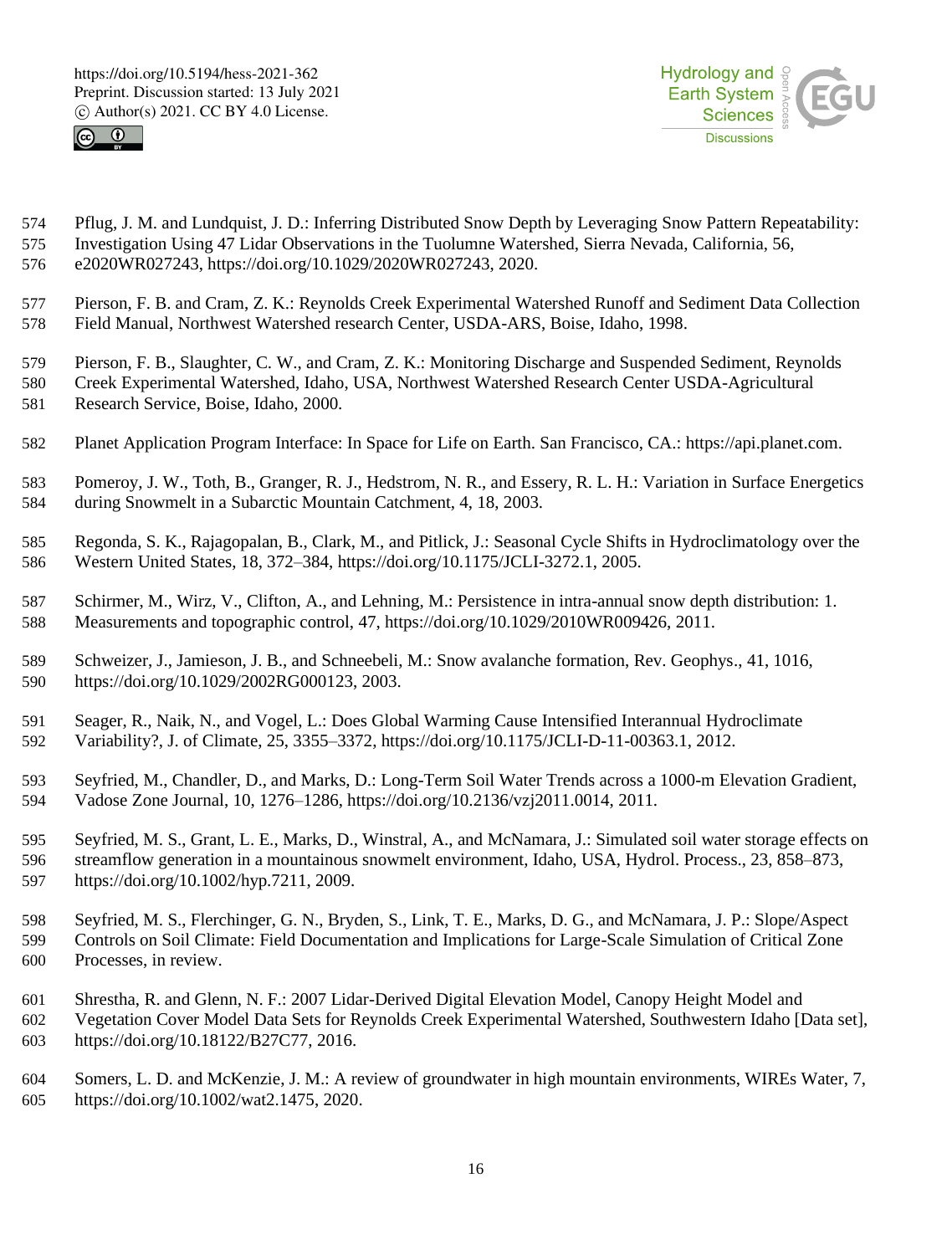



- Stephenson, G. R.: Soil-Geology\_vegetation Inventories for Reynolds Creek Watershed, Agric. Exp. Stn. Univ. Idaho Coll. Agric., 1970.
- Stewart, I. T.: Changes in snowpack and snowmelt runoff for key mountain regions, Hydrological Processes, 23, 78–94, https://doi.org/10.1002/hyp.7128, 2009.
- Stewart, I. T., Cayan, D. R., and Dettinger, M. D.: Changes toward Earlier Streamflow Timing across Western North America, 18, 1136–1155, https://doi.org/10.1175/JCLI3321.1, 2005.
- Sturm, M.: White water: Fifty years of snow research in WRR and the outlook for the future, Water Resour. Res., 51, 4948–4965, https://doi.org/10.1002/2015WR017242, 2015.
- Sturm, M. and Wagener, A. M.: Using repeated patterns in snow distribution modeling: An Arctic example, 46, W12549, https://doi.org/10.1029/2010WR009434, 2010.
- Tennant, C. J., Harpold, A. A., Lohse, K. A., Godsey, S. E., Crosby, B. T., Larsen, L. G., Brooks, P. D., Van Kirk, R. W., and Glenn, N. F.: Regional sensitivities of seasonal snowpack to elevation, aspect, and vegetation cover in western North America, Water Resour. Res., 53, 6908–6926, https://doi.org/10.1002/2016WR019374, 2017.
- Trujillo, E., Ramírez, J. A., and Elder, K. J.: Topographic, meteorologic, and canopy controls on the scaling characteristics of the spatial distribution of snow depth fields: SPATIAL SCALING OF SNOW DEPTH, Water Resour. Res., 43, https://doi.org/10.1029/2006WR005317, 2007.
- Trujillo, E., Havens, S., Hedrick, A. R., Johnson, M., Robertson, M., Pierson, F. B., and Marks, D. G.: Utilizing spatially resolved SWE to inform snowfall interpolation across a headwater catchment in the Sierra Nevada, C33B-1579, https://doi.org/bib code: 2019AGUFM.C33B1579T, 2019.
- Viviroli, D., Dürr, H. H., Messerli, B., Meybeck, M., and Weingartner, R.: Mountains of the world, water towers for humanity: Typology, mapping, and global significance, Water Resources Research, 43, https://doi.org/10.1029/2006WR005653, 2007.
- Vögeli, C., Lehning, M., Wever, N., and Bavay, M.: Scaling Precipitation Input to Spatially Distributed
- Hydrological Models by Measured Snow Distribution, Front. Earth Sci., 4,
- https://doi.org/10.3389/feart.2016.00108, 2016.
- Wang, R., Kumar, M., and Marks, D.: Anomalous trend in soil evaporation in a semi-arid, snow-dominated watershed, Advances in Water Resources, 57, 32–40, https://doi.org/10.1016/j.advwatres.2013.03.004, 2013.
- Westerling, A. L., Hidalgo, H. G., Cayan, D. R., and Swetnam, T. W.: Warming and Earlier Spring Increase Western U.S. Forest Wildfire Activity, Science, 313, 940–943, https://doi.org/10.1126/science.1128834, 2006.
- Williams, C. J., McNamara, J. P., and Chandler, D. G.: Controls on the temporal and spatial variability of soil moisture in a mountainous landscape: the signature of snow and complex terrain, Hydrology and Earth System Sciences, 13, 1325–1336, https://doi.org/10.5194/hess-13-1325-2009, 2009.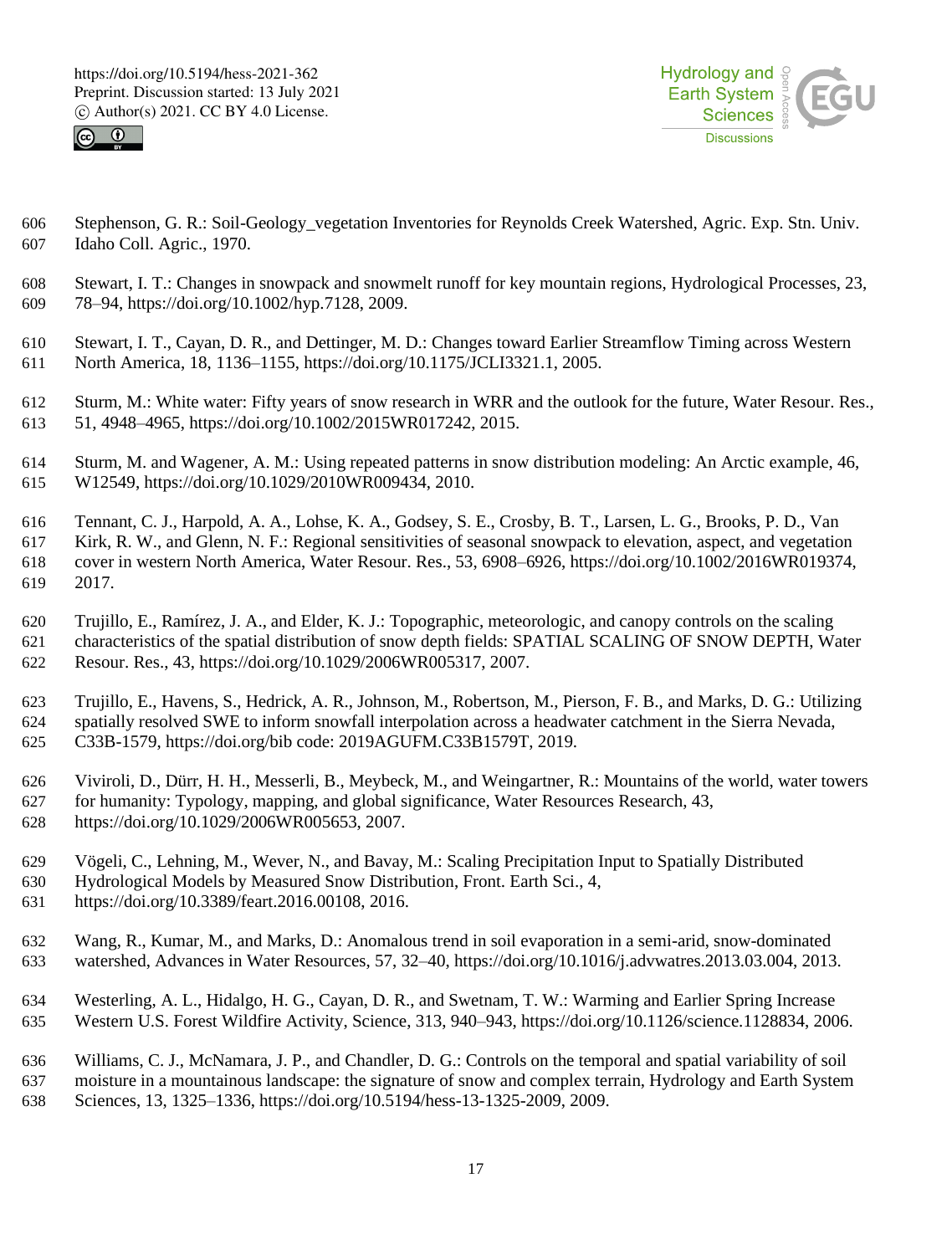



 Winstral, A. and Marks, D.: Simulating wind fields and snow redistribution using terrain-based parameters to model snow accumulation and melt over a semi-arid mountain catchment, Hydrol. Process., 16, 3585–3603, https://doi.org/10.1002/hyp.1238, 2002.

 Winstral, A. and Marks, D.: Long-term snow distribution observations in a mountain catchment: Assessing variability, time stability, and the representativeness of an index site, Water Resour. Res., 50, 293–305, https://doi.org/10.1002/2012WR013038, 2014.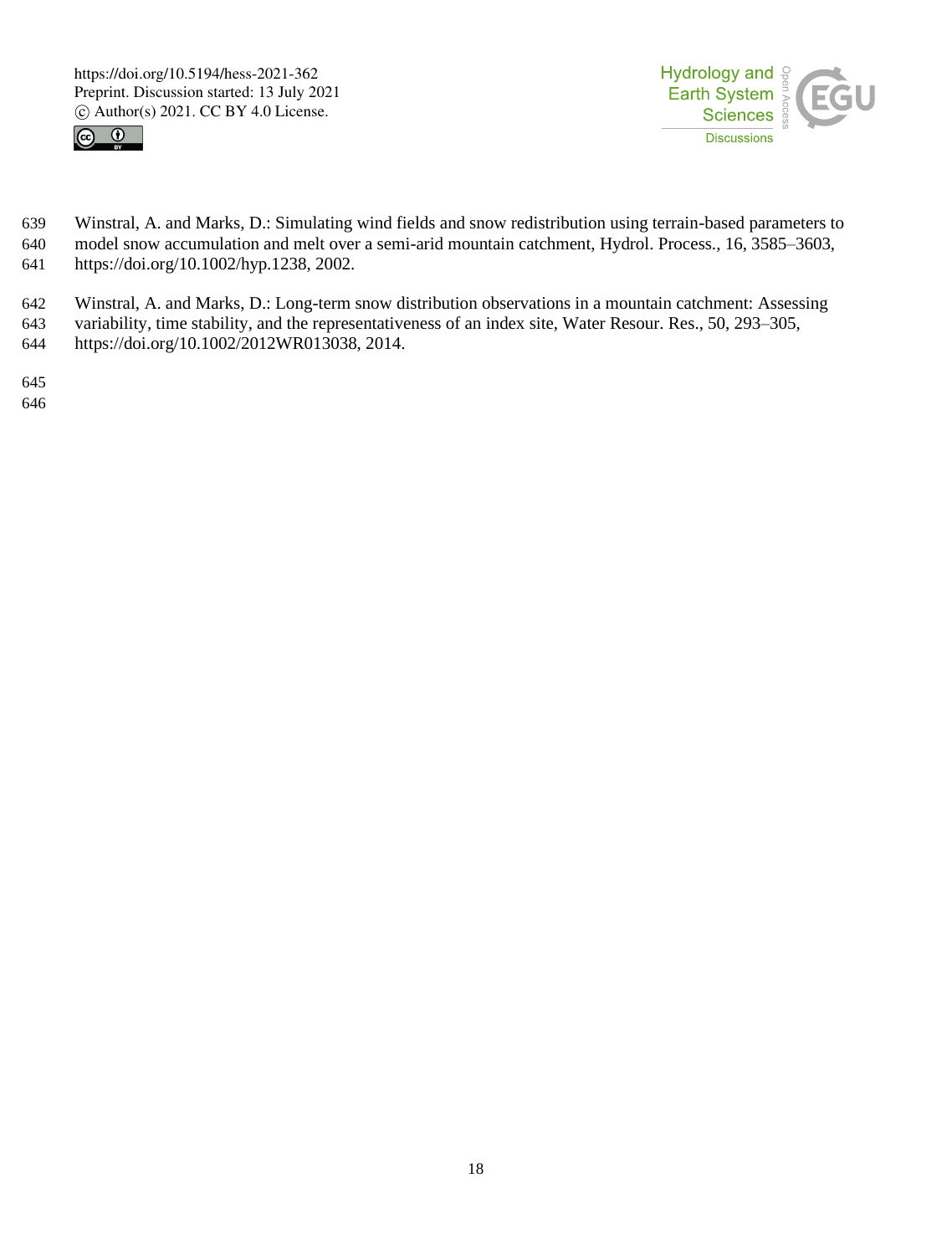



# 647 **Tables**

 **Table 1. Precipitation, discharge and SWI characteristics for each water year including: total precipitation (mm), the fraction of precipitation falling as snow (snowfall fraction), dates of the start (snowstart) and end (snowend) of the snowy season, defined as > 1 cm of snow at weather station jdt124b (except for 2005, for which only data for weather station jdt125 was available), dates at which the simulated snow cover had melted (melt-out date; SCA = 0), annual discharge (Qannual) and runoff efficiency (Qannual/SWIavg) as well as the start (Flowstart) and end (Flowend) of surface flow at the catchment outlet, and simulated surface water inputs (SWI). We report the catchment-average SWI (SWIavg) as well as SWI from rain (SWI<sub>rain</sub>), SWI from snow (SWI<sub>snow</sub>), the 98<sup>th</sup> percentile of SWI (SWI<sub>98</sub>), maximum SWI (SWI<sub>max</sub>) and the average SWI for north-facing slopes (excluding the drift area, SWINF-drift) and south-facing slopes (SWISF)** 656

| <b>WY</b>                                |                    | 2005                        | 2009            | 2010           | 2011                     | 2014           |  |
|------------------------------------------|--------------------|-----------------------------|-----------------|----------------|--------------------------|----------------|--|
|                                          |                    | Rainy                       | Lidar available | <b>Snowy</b>   | Wet                      | Dry            |  |
| Precipitation                            | mm                 | 542                         | 549             | 531            | 693                      | 450            |  |
| <b>Snowfall</b>                          |                    | 0.23                        | 0.49            | 0.57           | 0.41                     | 0.30           |  |
| fraction<br><b>Snow</b> <sub>start</sub> |                    | 16-Oct* $(16)$              | $01-Nov(32)$    | 04-Oct $(4)$   | $06-Nov(37)$             | $20-Oct(20)$   |  |
| <b>Snowend</b>                           | dd-mon             | 01-Mar <sup>*</sup> $(152)$ | 19-Apr (201)    | 26-May (238)   | $01-May(213)$            | 06-Apr $(188)$ |  |
| $SCA = 0$                                | (DOWY)             | $02$ -Jun $(245)$           | 14-Jun $(257)$  | 16-Jun $(259)$ | $18$ -Jun $(261)$        | 14-May (226)   |  |
| Qannual                                  | mm                 | 62                          | 81              | 117            | 307                      | 80             |  |
| Q/SWI <sub>avg</sub>                     |                    | 0.11                        | 0.14            | 0.21           | 0.46                     | 0.16           |  |
| <b>Flow</b> start                        | dd-mon             | $11-Nov(38)$                | $22-Nov(54)$    | $12-Nov(43)$   | 24-Oct (24)              | 28-Oct (28)    |  |
| <b>Flow</b> <sub>end</sub>               | (DOWY)             | 25-Aug (328)                | 25-Aug (328)    | 26-Aug (329)   | $\overline{\phantom{0}}$ | 13-Jul $(285)$ |  |
| $SWI_{avg}$                              | 557<br>mm          |                             | 587             | 553            | 672                      | 506            |  |
| <b>SWI</b> rain                          | mm                 | 145                         | 271             | 310            | 229                      | 170            |  |
| SWI <sub>snow</sub>                      | mm                 | 412                         | 316             | 243            | 443                      | 336            |  |
| <b>SWI</b> <sub>98</sub>                 | mm                 | 982                         | 1394            | 1513           | 1588                     | 1015           |  |
| $SWI_{max}$                              | 2005<br>3350<br>mm |                             |                 | 3863<br>3892   |                          | 2219           |  |
| $SWI_{NF\text{-drift}}$                  | 551<br>mm          |                             | 568             | 534            | 665                      | 490            |  |
| $SWI_{SF}$                               | mm                 |                             | 456             | 407            | 556                      | 430            |  |

657 **\*dates based on measurements at jdt125 (outlet) rather than 124b (close to top of the catchment, see Fig. 1)**

- 658
- 659
- 660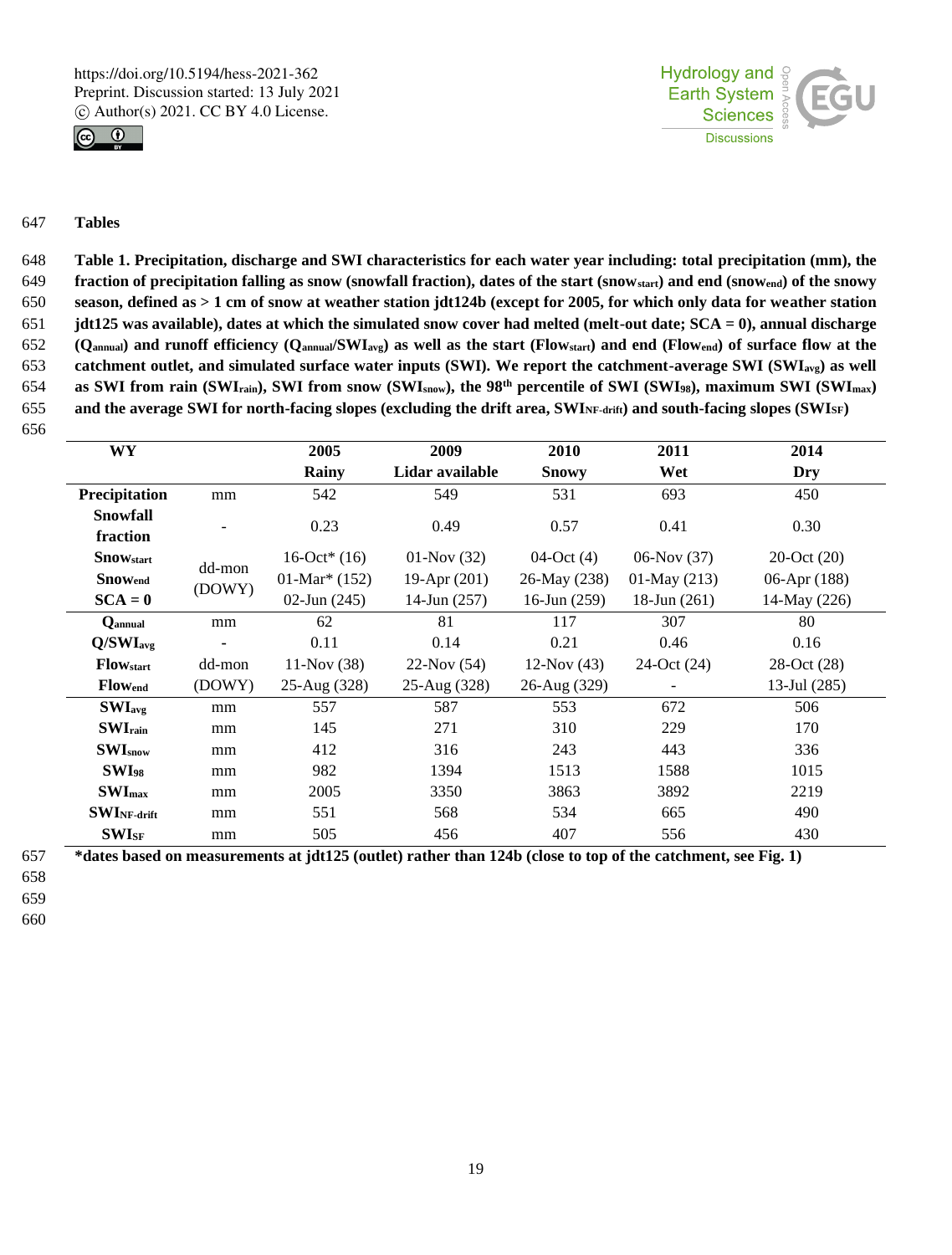



 **Table 2. Nash-Sutcliffe Efficiency's (NSE; Nash and Sutcliffe, 1970) and root mean square errors (RMSE, cm) for simulated and observed snow depths at each weather station, as well as NSE for the normalized (z-transformed) snow depths (NSEnorm). Dashes (-) indicate that no observed snow depths were available in that year. See Supplement S4 for the time series of observed and simulated snow depths.** 

| $\sim$              | Outlet         |       |                          | North-facing             |      | South-facing |                          |       | <b>Upper region</b>      |               | <b>Median</b> |      |
|---------------------|----------------|-------|--------------------------|--------------------------|------|--------------|--------------------------|-------|--------------------------|---------------|---------------|------|
|                     | <b>Station</b> | jdl25 | jdt1                     | jdt2                     | jdt3 | jdt4         | jdt2b                    | jdt3b | jdt4b                    | $\text{idt}5$ | jd124b        |      |
| <b>NSE</b>          | 2005           | 0.83  |                          |                          |      |              |                          |       |                          |               |               | 0.83 |
|                     | 2009           | 0.45  | 0.67                     | 0.09                     | 0.95 | 0.91         |                          |       |                          | 0.65          | 0.84          | 0.67 |
|                     | 2010           | 0.01  | 0.92                     | 0.91                     | 0.68 | 0.86         |                          |       | $\overline{a}$           | 0.67          | 0.92          | 0.86 |
|                     | 2011           | 0.40  | $-0.46$                  | 0.63                     | 0.03 | $-9.60$      | 0.52                     | 0.76  | 0.54                     | $-0.06$       | $-5.56$       | 0.22 |
|                     | 2014           | 0.80  | $-2.07$                  | 0.76                     | 0.49 | 0.25         | 0.39                     | 0.60  | 0.80                     | 0.81          | 0.66          | 0.63 |
| <b>NSE</b> norm     | 2005           | 0.87  |                          | $\overline{\phantom{0}}$ |      |              |                          |       |                          |               |               | 0.87 |
|                     | 2009           | 0.65  | 0.50                     | 0.50                     | 0.83 | 0.85         |                          |       |                          | 0.89          | 0.97          | 0.83 |
|                     | 2010           | 0.25  | 0.94                     | 0.92                     | 0.96 | 0.95         |                          |       |                          | 0.68          | 0.94          | 0.94 |
|                     | 2011           | 0.86  | 0.34                     | 0.73                     | 0.89 | $-0.86$      | 0.55                     | 0.75  | 0.67                     | 0.63          | 0.15          | 0.65 |
|                     | 2014           | 0.77  | 0.59                     | 0.75                     | 0.81 | 0.64         | 0.33                     | 0.64  | 0.72                     | 0.80          | 0.79          | 0.74 |
| <b>RMSE</b><br>(cm) | 2005           | 0.8   | $\overline{\phantom{a}}$ |                          |      |              |                          |       |                          |               |               | 0.8  |
|                     | 2009           | 11.5  | 9.7                      | 19.1                     | 5.11 | 7.9          | $\overline{\phantom{0}}$ |       | $\overline{\phantom{a}}$ | 11.1          | 9.1           | 9.7  |
|                     | 2010           | 11.7  | 3.7                      | 5.1                      | 11.1 | 9.3          |                          |       | $\overline{\phantom{a}}$ | 8.7           | 5.6           | 8.7  |
|                     | 2011           | 2.9   | 5.5                      | 4.2                      | 8.3  | 30.3         | 2.1                      | 2.1   | 1.9                      | 5.0           | 15.0          | 4.6  |
|                     | 2014           | 1.2   | 5.7                      | 2.0                      | 3.6  | 4.7          | 1.9                      | 2.2   | 1.1                      | 1.6           | 2.4           | 2.1  |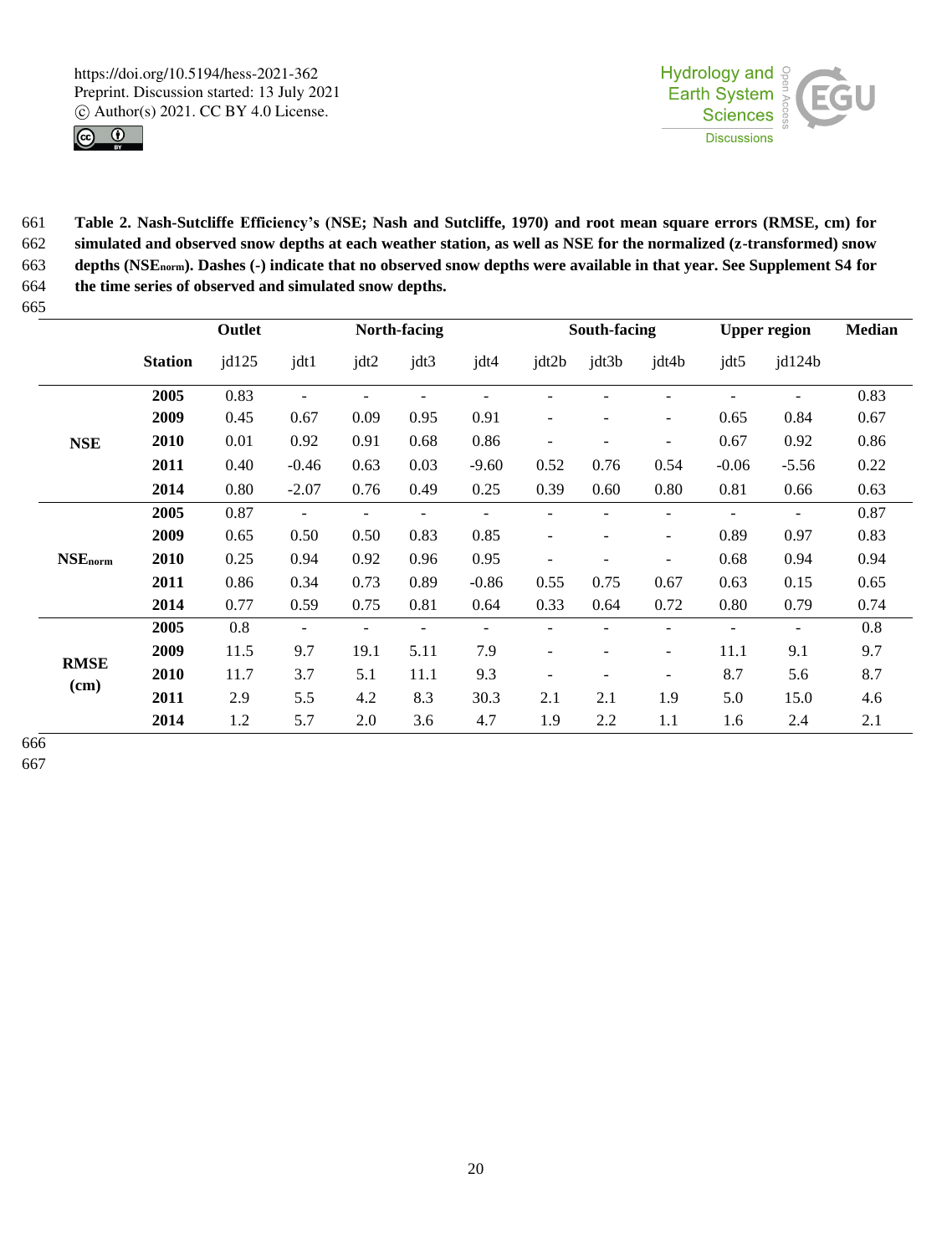



**Figures**



669<br>670

 **Fig. 1 Maps of the location of (a) the Reynolds Creek Experimental Watershed (RCEW) in the state of Idaho (USA), (b) Reynolds Creek Experimental Watershed with indication of elevation (white = lower, dark green = higher), 100 m contour lines, the location of Johnston Draw (grey polygon) and two additional precipitation gauges (dots) indicated in light blue, and (c) Johnston Draw with the weather stations (light blue dots), stream (blue line), and 10 m contour lines (black lines), overlain on a hillshade DEM.**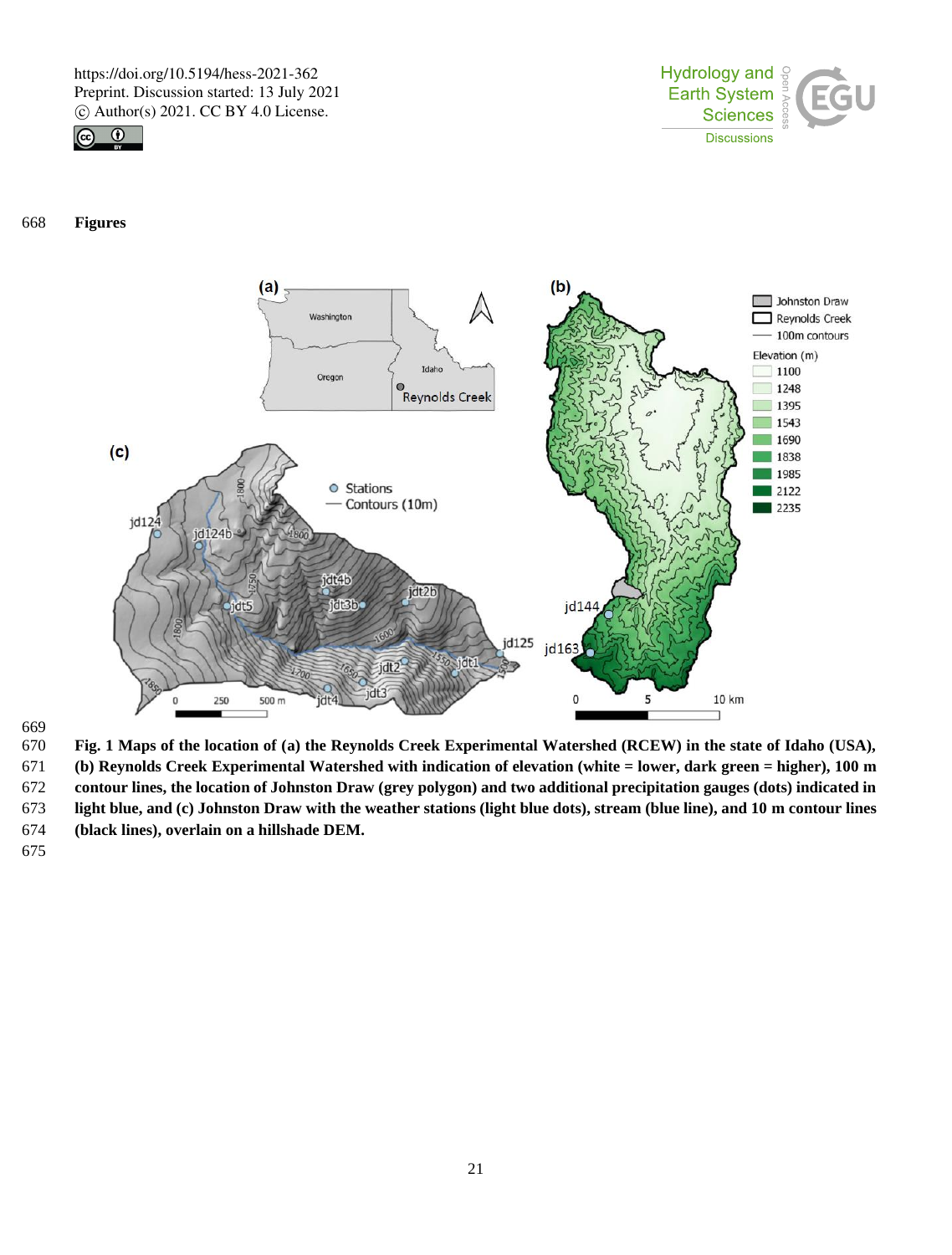$\sqrt{c}$ 

 $\odot$ 





 **Fig. 2. (a) Lidar snow depth (m) at 3-m resolution on 18 March 2009, and (b) simulated snow depth for the same day, where yellow indicates low snow depths, blue high snow depths, and grey the areas for which the snow depth could not reliably be determined from the lidar measurement (see section 3.2). (c) shows a hexagonal bin plot comparing the observed and simulated snow depths with grey colors indicating fewer pixels and blue indicating more pixels included per bin. (d) shows the fraction of images for which sites were snow-covered, using 3-m resolution satellite imagery for the available images (n=41) of water year 2019 (see section 3.2), and (e) shows the fraction of time during which each pixel was snow-covered, using the simulated snow cover from the beginning of the water year 2009 until all snow had melted (n=238). Bushes and trees (marked in grey in D) inhibited the exact determination of the snow cover for the satellite imagery in some locations.**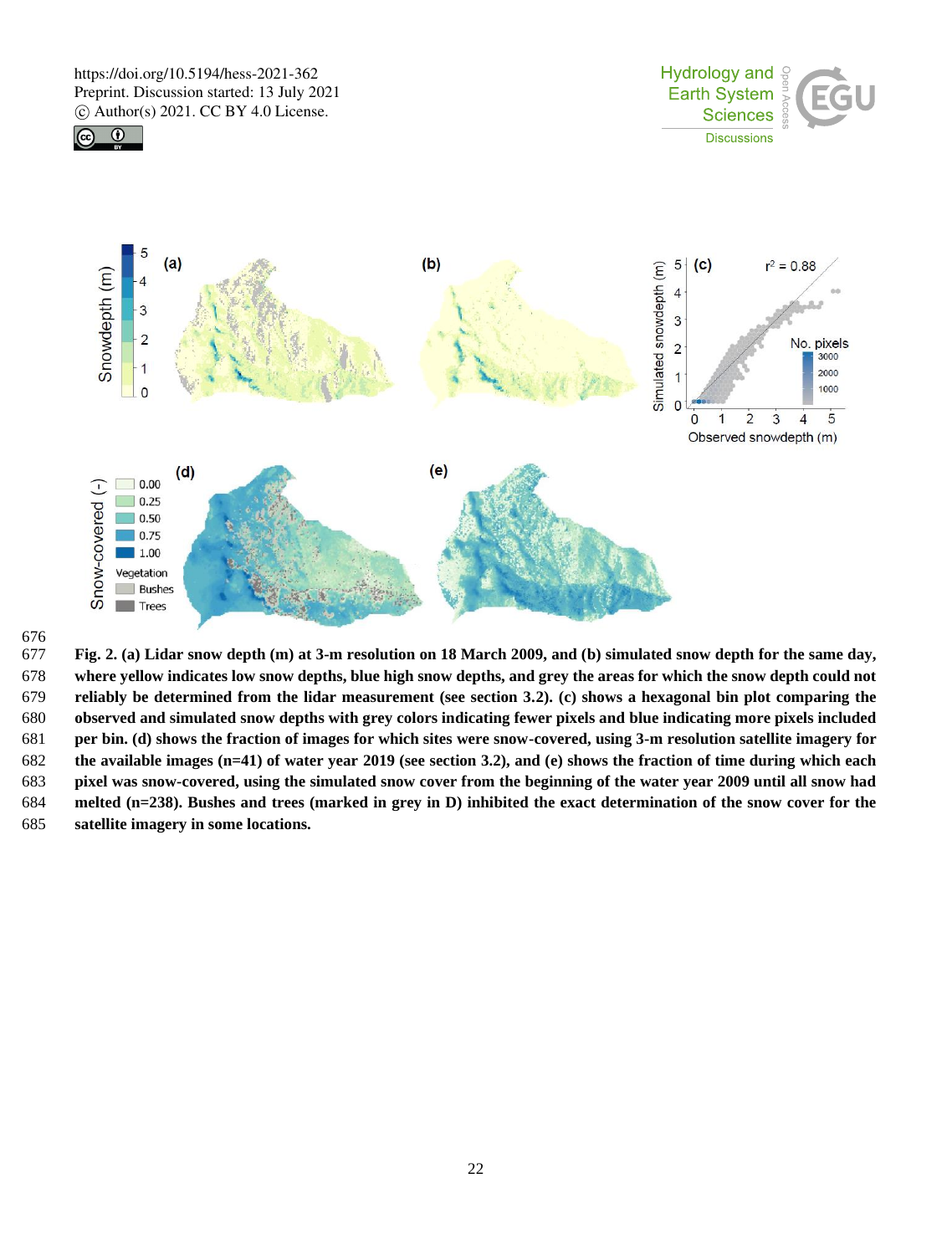





686<br>687 **Fig. 3. Maps showing the yearly sum of surface water inputs (SWI, mm) for (a) rainy 2005, (b) snowy 2010, (c) wet 2011 and (d) dry 2014, with polar diagram insets showing the average sum of SWI per 10-m grid cell for each aspect (binned per 22.5°). Higher SWI values are shown in darker colours, lower SWI values in lighter colours, and SWI values are capped at 2000 mm to enhance the contrast. Maximum annual SWI values are shown in Table 1 and a map of simulated SWI for 2009 is shown in Supplement S5.**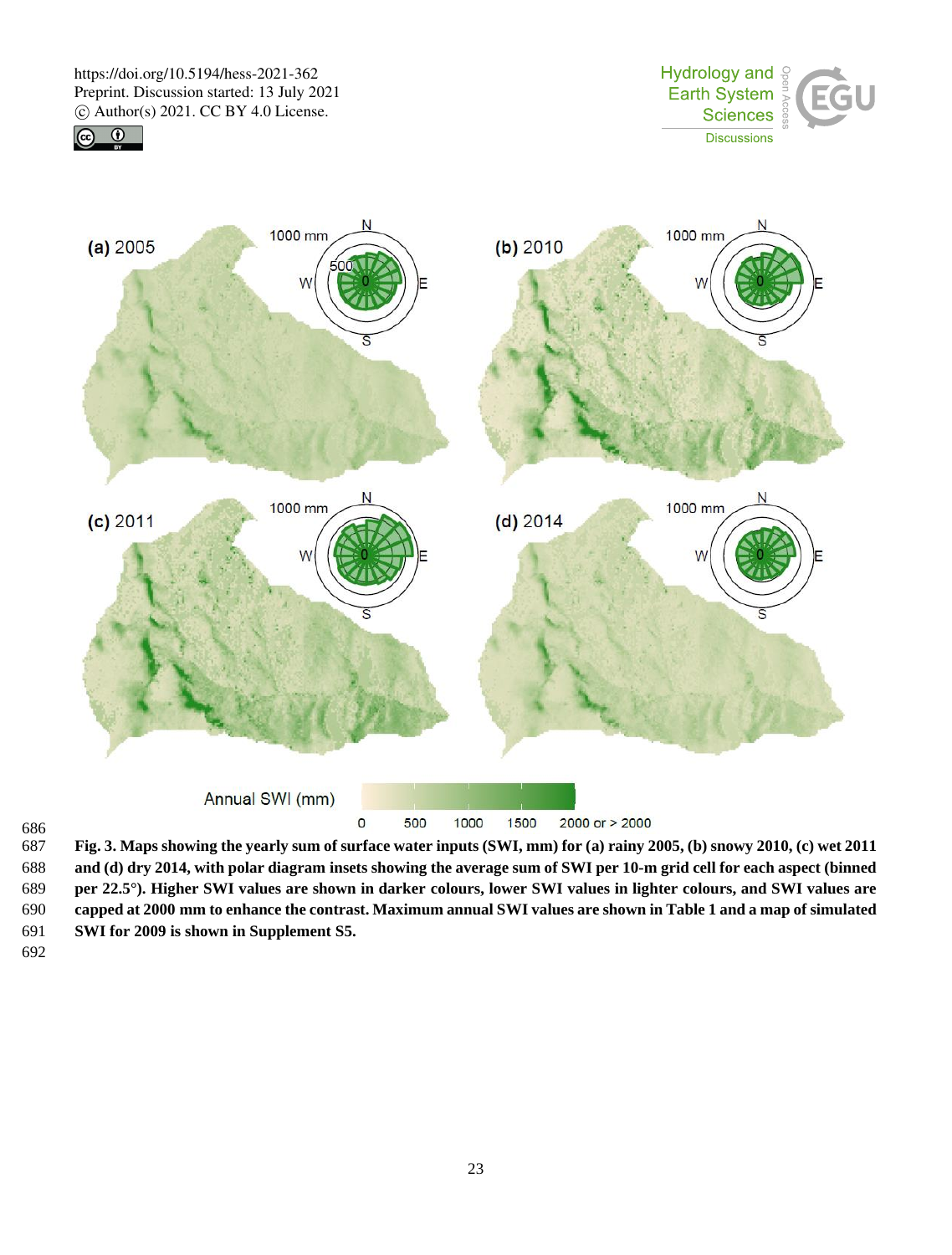





693<br>694

694 **Fig. 4 Weekly sums of surface water inputs (SWI, summation of rainfall and snowmelt, green polygons, mm), rainfall**  695 **(grey polygons, mm) and specific discharge (black line graph, mm) for (a) rainy 2005, (b) snowy 2010, (c) wet 2011 and**  696 **(d) dry 2014. Background panels are coloured according to the different seasons (fall, winter, spring, summer, fall).**  697 **The polar diagram insets indicate which fraction of SWI (fSWI) occurred in which season.**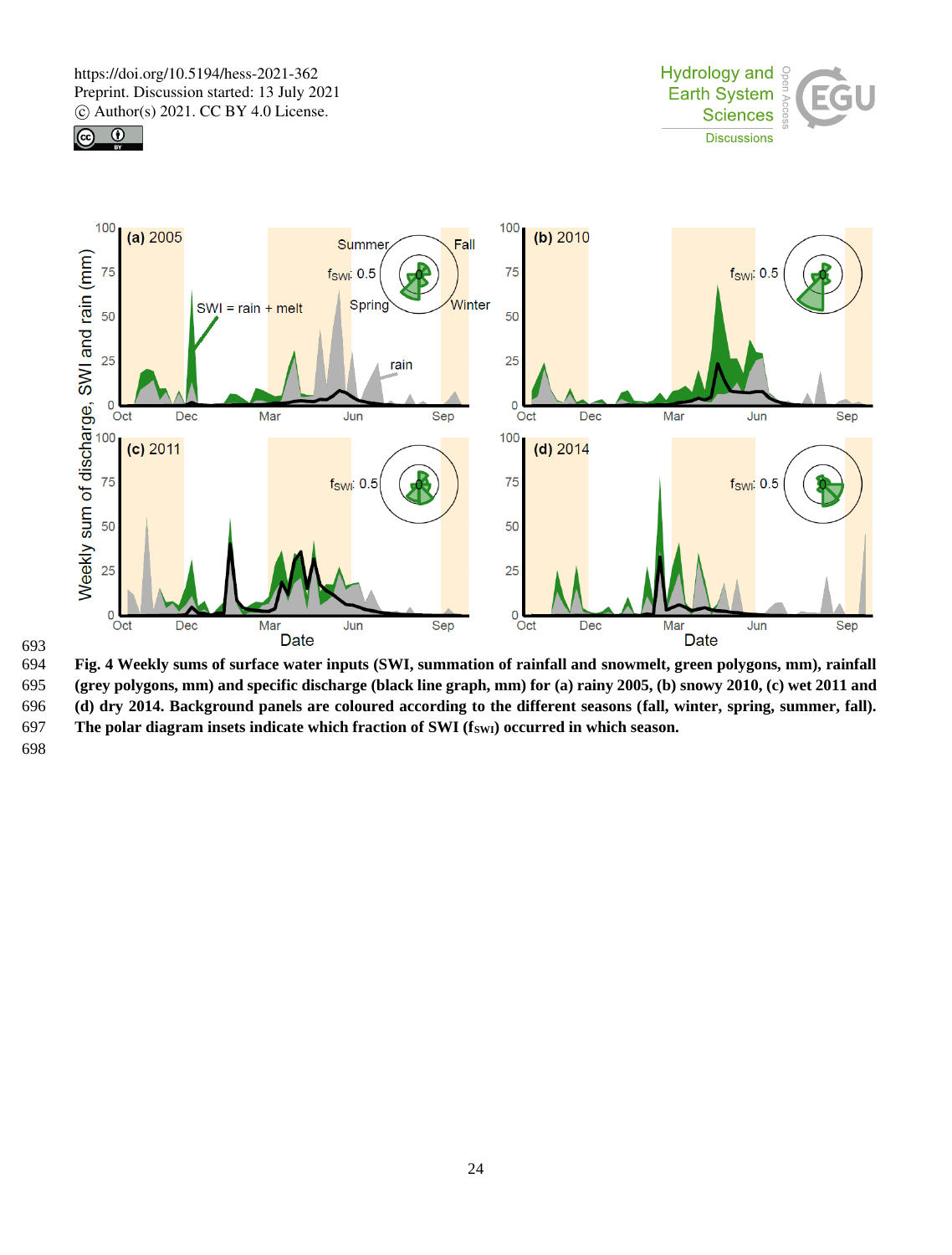



 



 **Fig. 5 Cumulative surface water inputs (SWI, dashed lines, mm) and discharge (coloured polygons, mm) for each of the water years (dark green = rainy 2005, light blue = snowy 2010, dark blue = wet 2011, light green = dry 2014). Circles indicate the day at which the stream ceased to flow at the catchment outlet (dry-out date, please note that the stream did not cease to flow in 2011) and diamonds indicate the day at which all snow had melted from the catchment (melt-out date).**